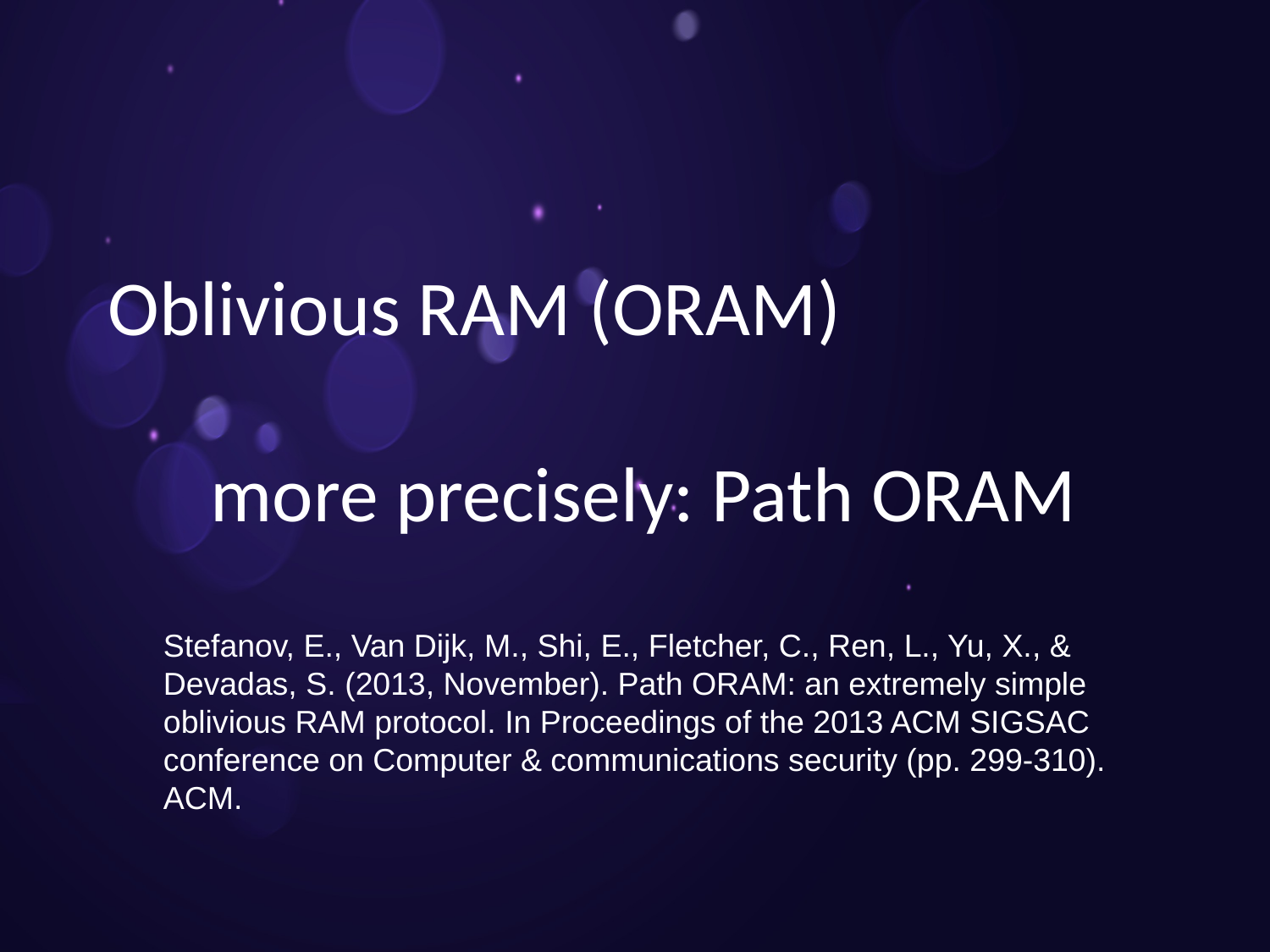## Cloud storage

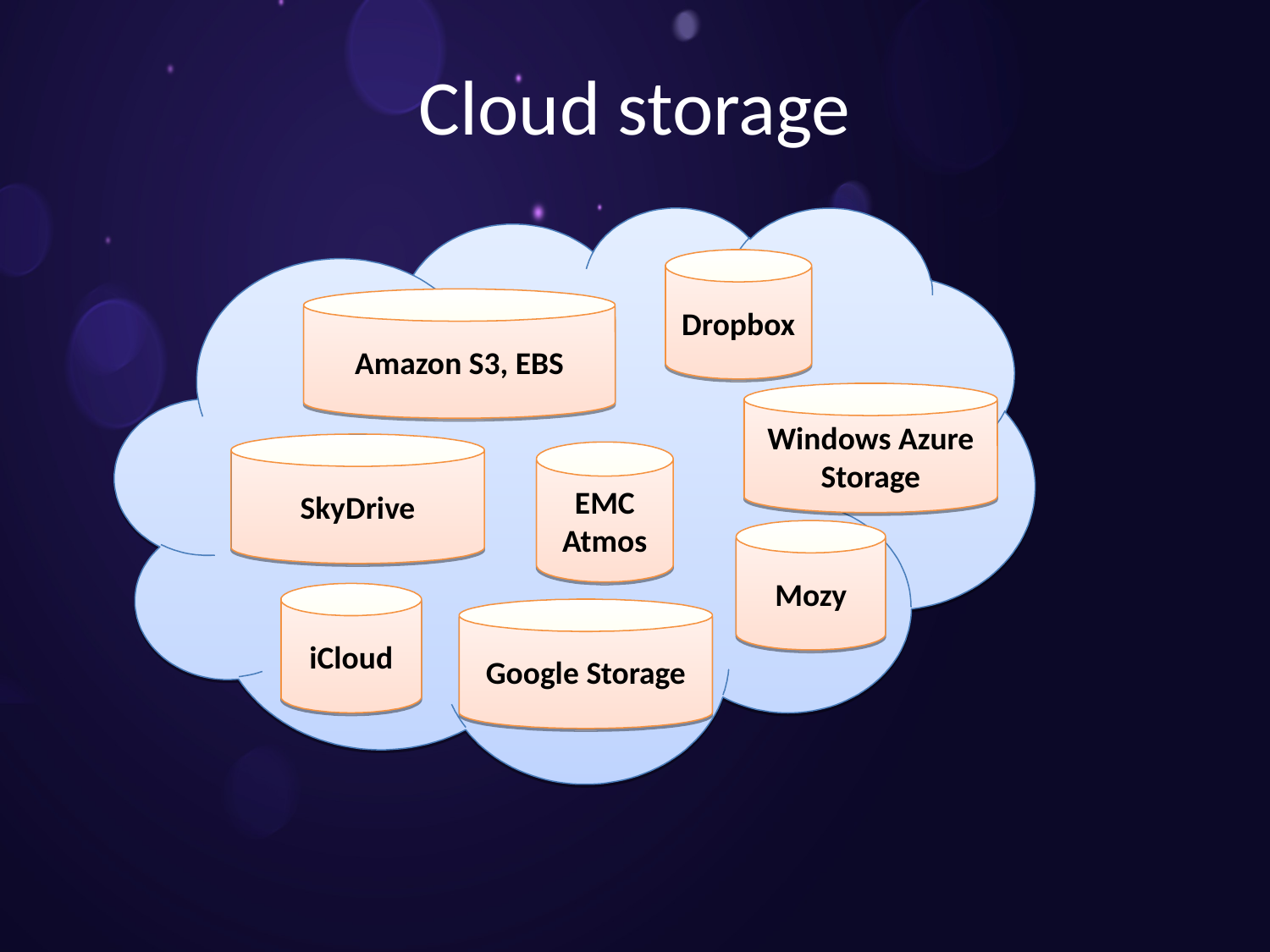# Cloud storage **Sensitive** documents should be **encrypted** Encrypted Files



Jser Server

#### Files



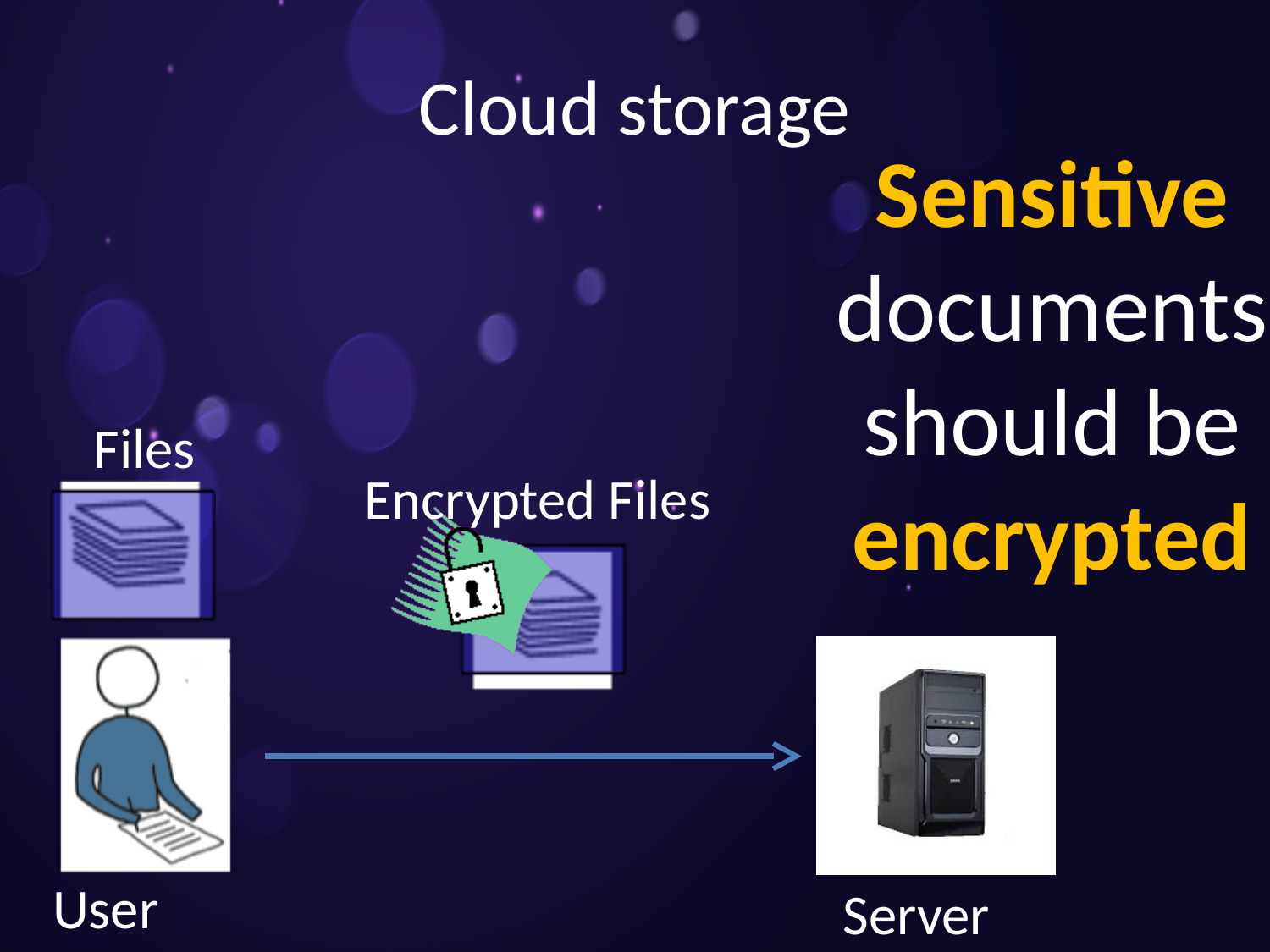#### But: the *metadata* is leaked

The *access pattern* leaks:

- Which data is being accessed
- When the data was last accessed
- Whether the same data is being accessed
- Access randomly or sequentially
- Whether the access is a read or write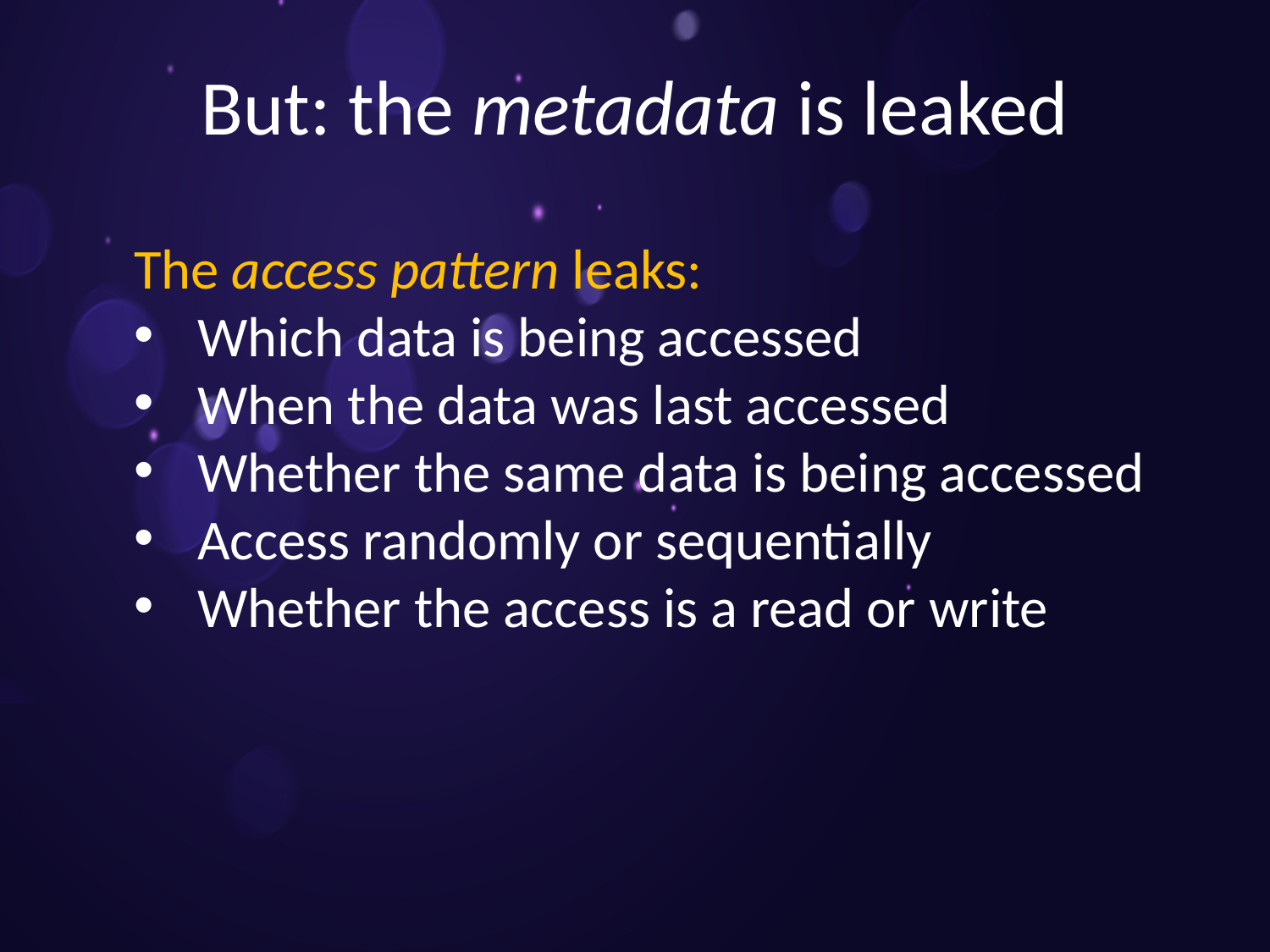- Server storage Blocks of data
- Client storage position map, stash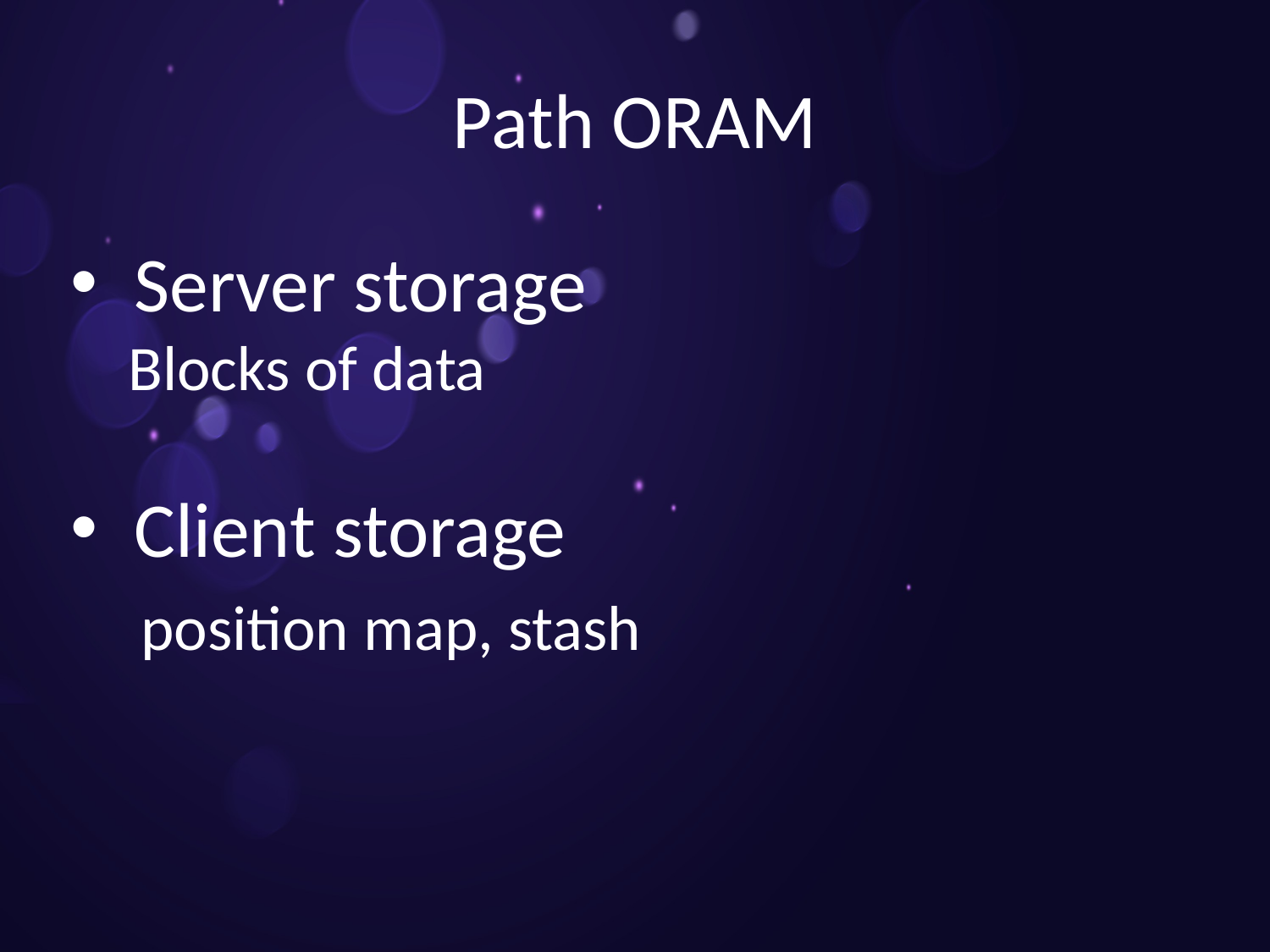#### Path ORAM Server: data blocks stored in nodes of a tree

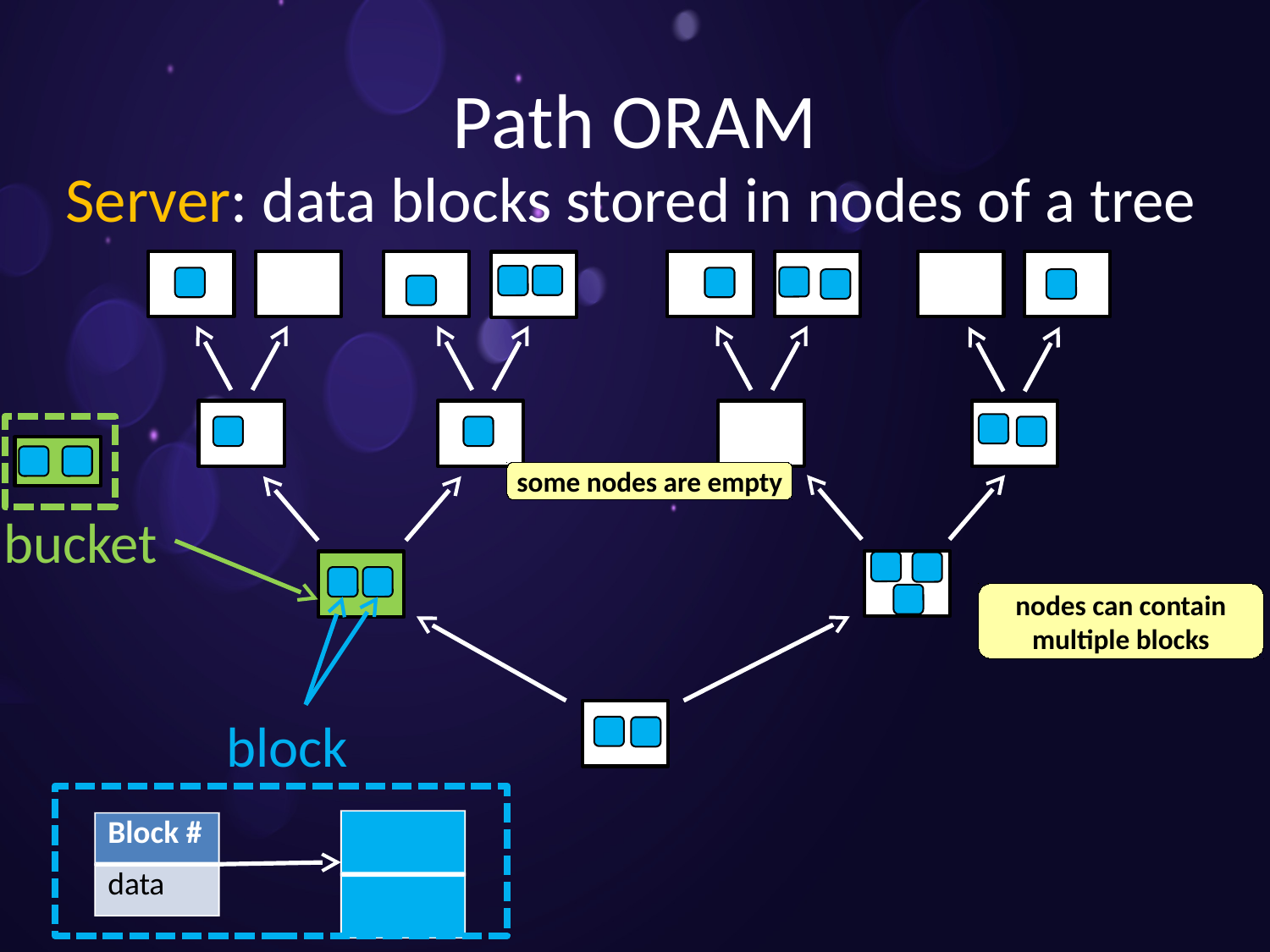

"Position" of a block is the leaf sequence number.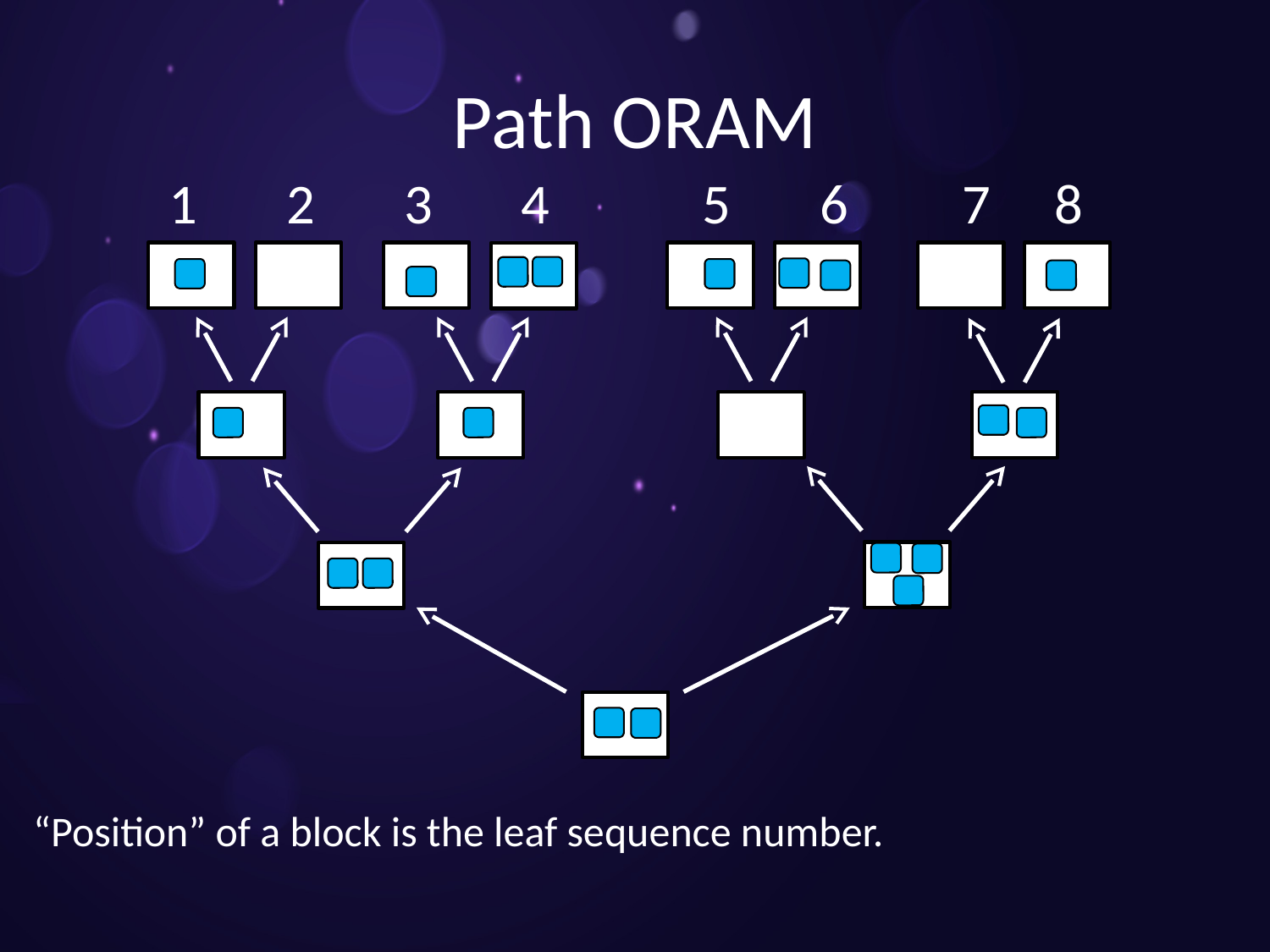

A block must be placed on the path leading to its "position"

If a BLOCK's position is 5, it can only be in the this path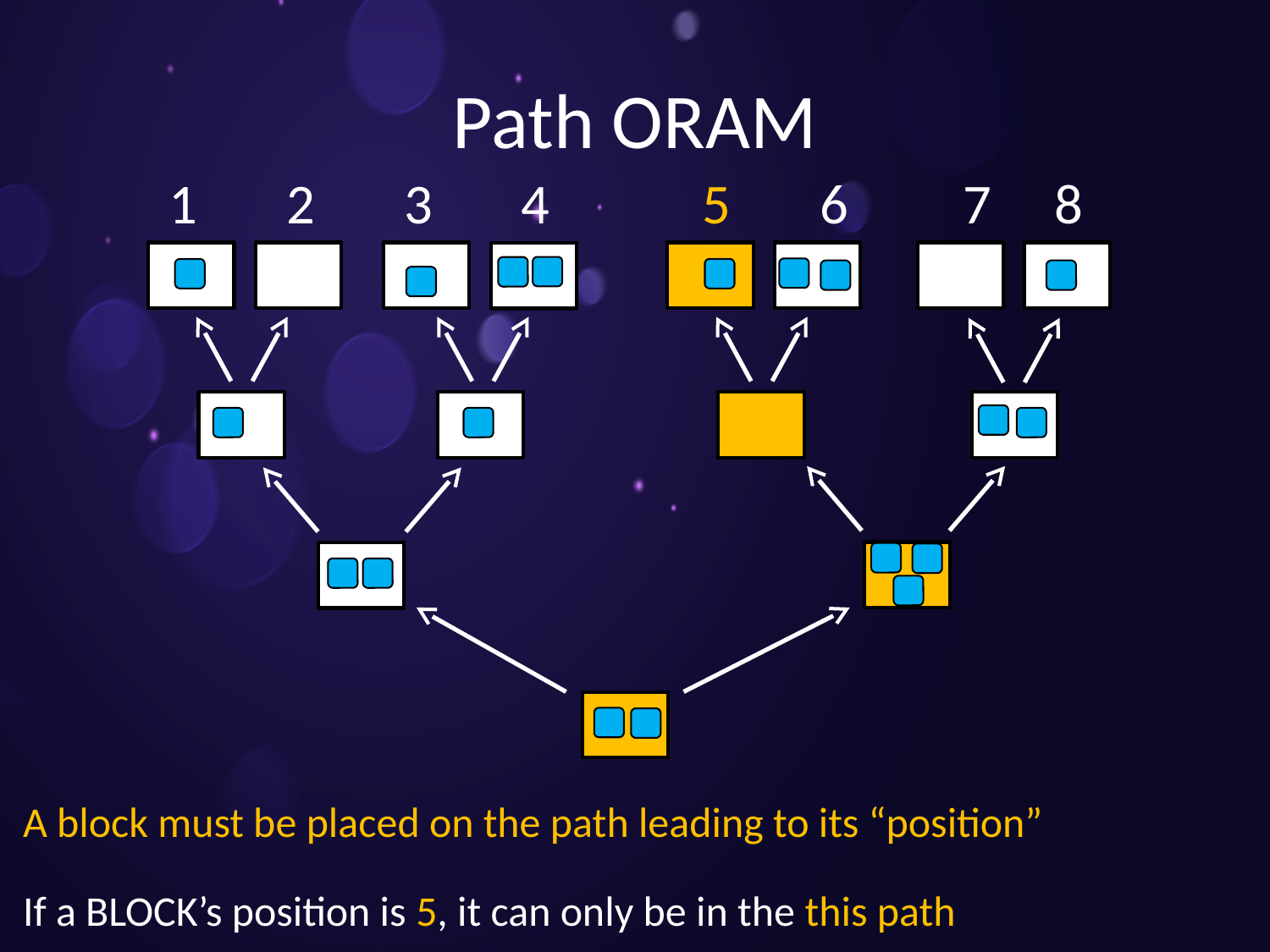

A block must be placed on the path to its "position"

If a BLOCK's position is 1, it can only be in the this path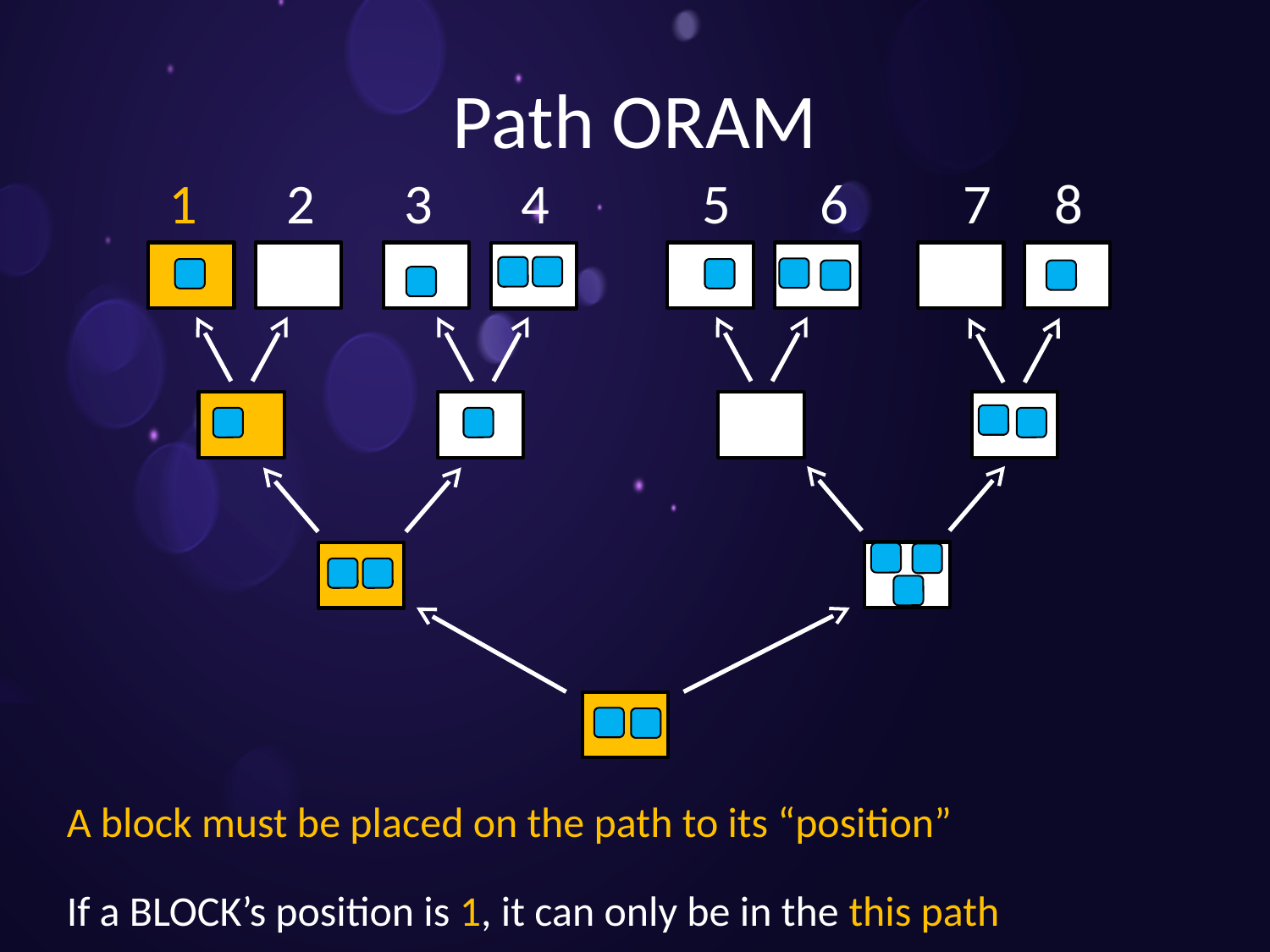

A block's position is chosen randomly from 1 to 2<sup>^</sup>L(number of leaves). Some nodes(buckets) have multiple blocks while some are empty.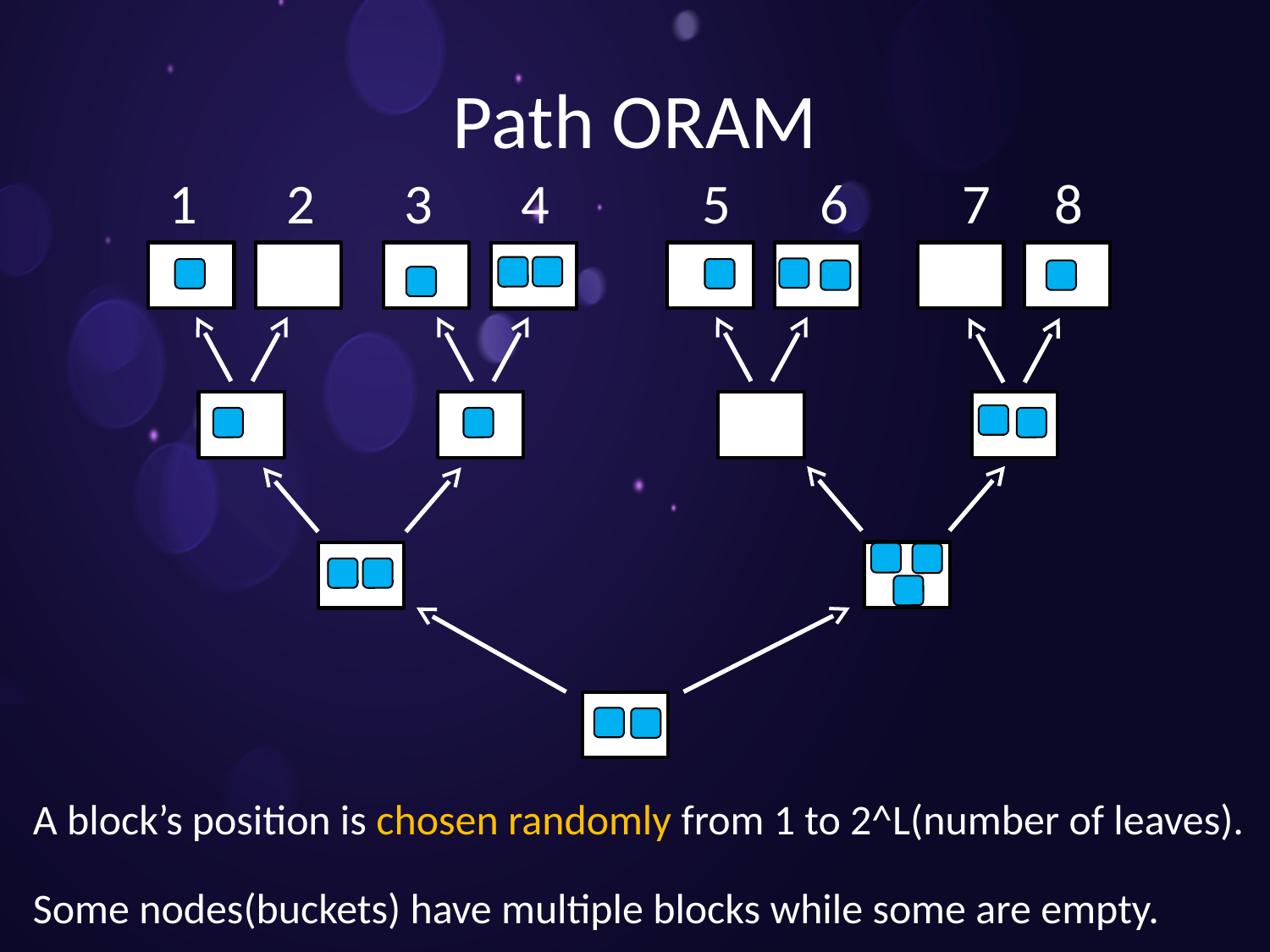Client storage: position map & stash

**position map: to store each block's "position" (assume there are N blocks in the tree)**

**Block # Block's "position" 1 2 … … …. …. N-1 N** 5 4 … … …. …. 1 7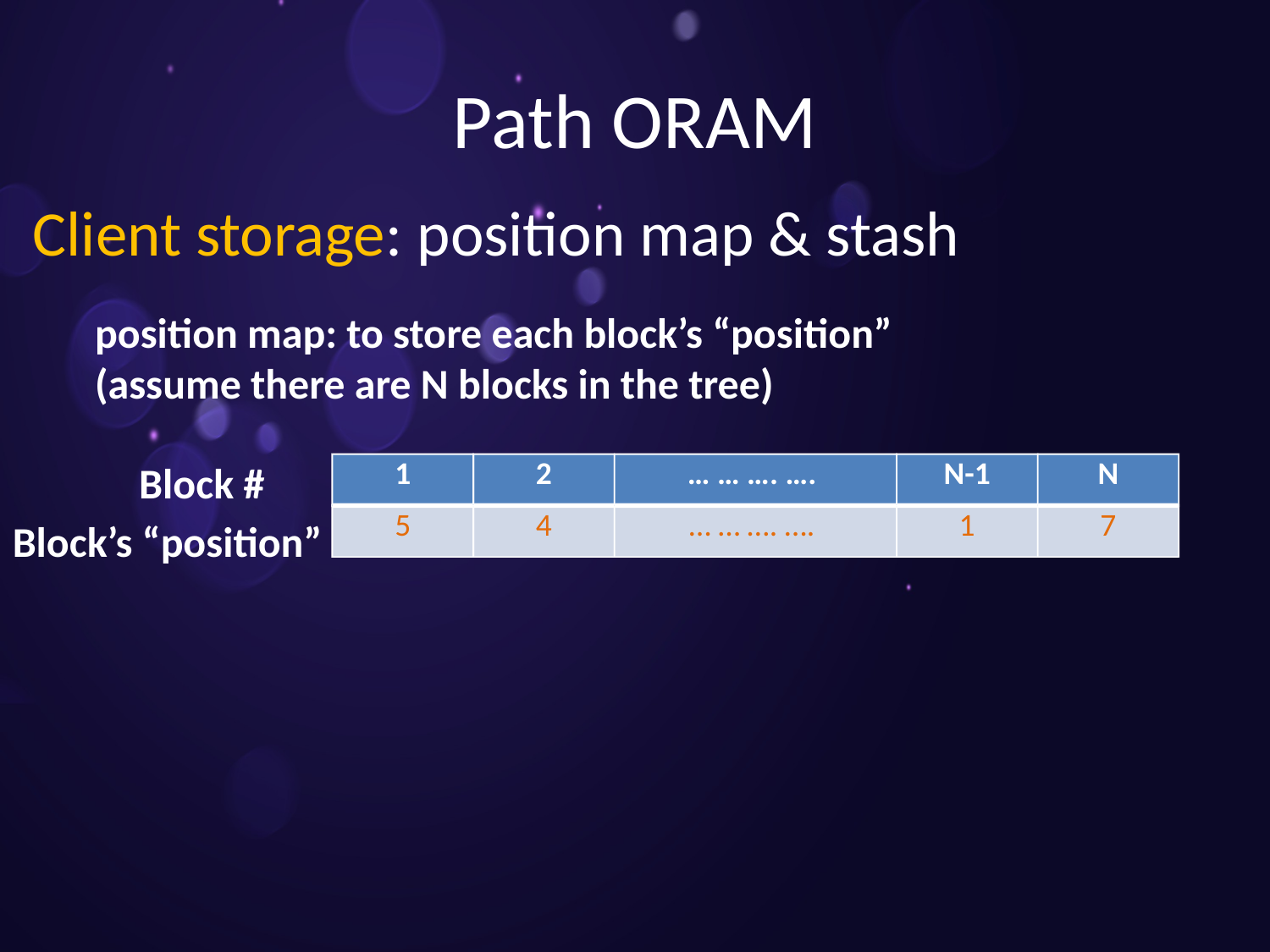Client storage: position map & stash

**position map: to store each block's "position" (assume there are N blocks in the tree)**

**Block # Block's "position" 1 2 … … …. …. 13 14**  $2$  4 4 1 1 1 1 8 13 2 5 14 9 17 <u>13</u> 3 12 4 11 1 2 3 4

<u>10 6</u>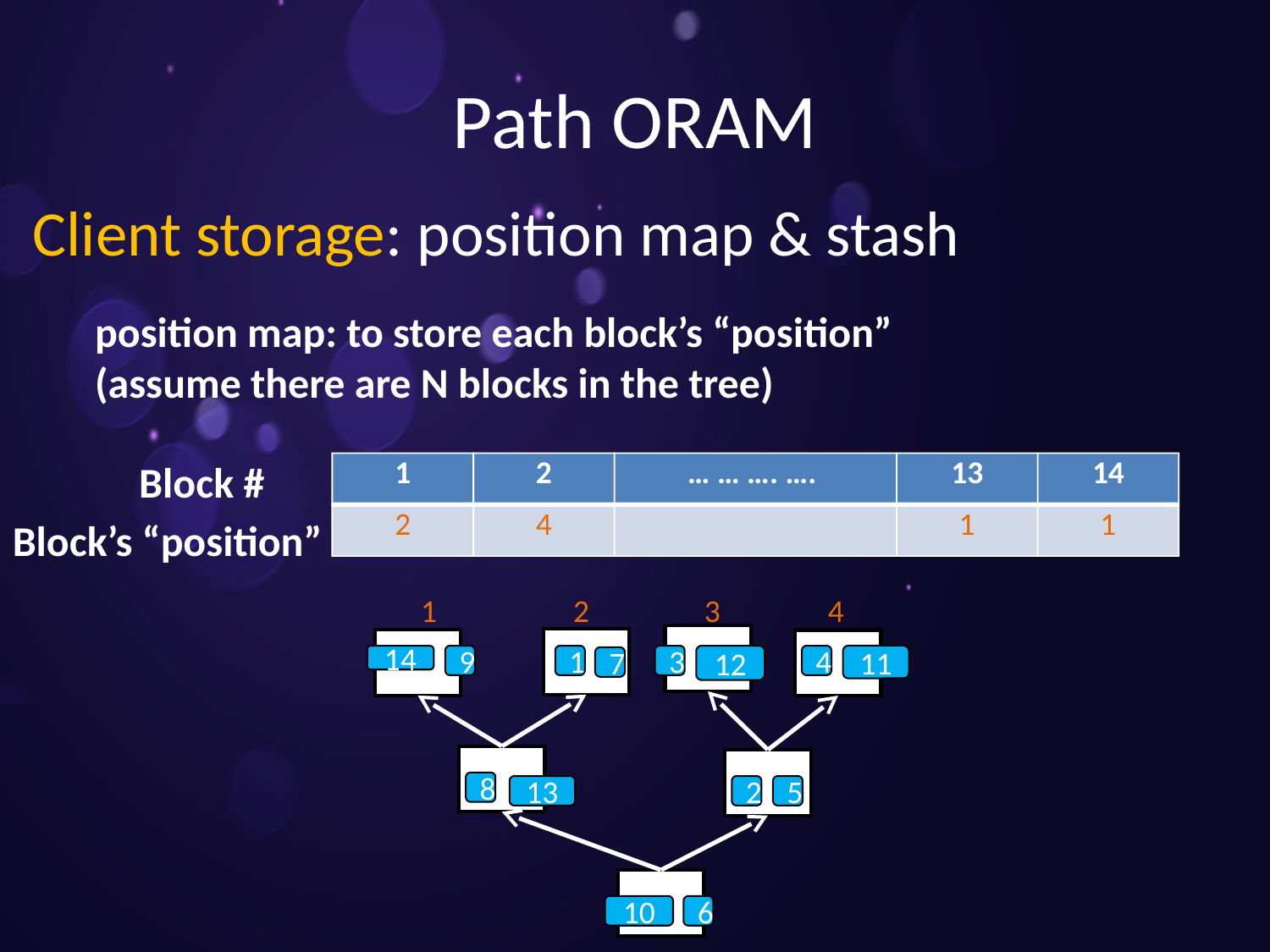#### Client storage: position map & stash

**Stash: 1. block cache**

 **2. stores blocks "overflowed" from the server**

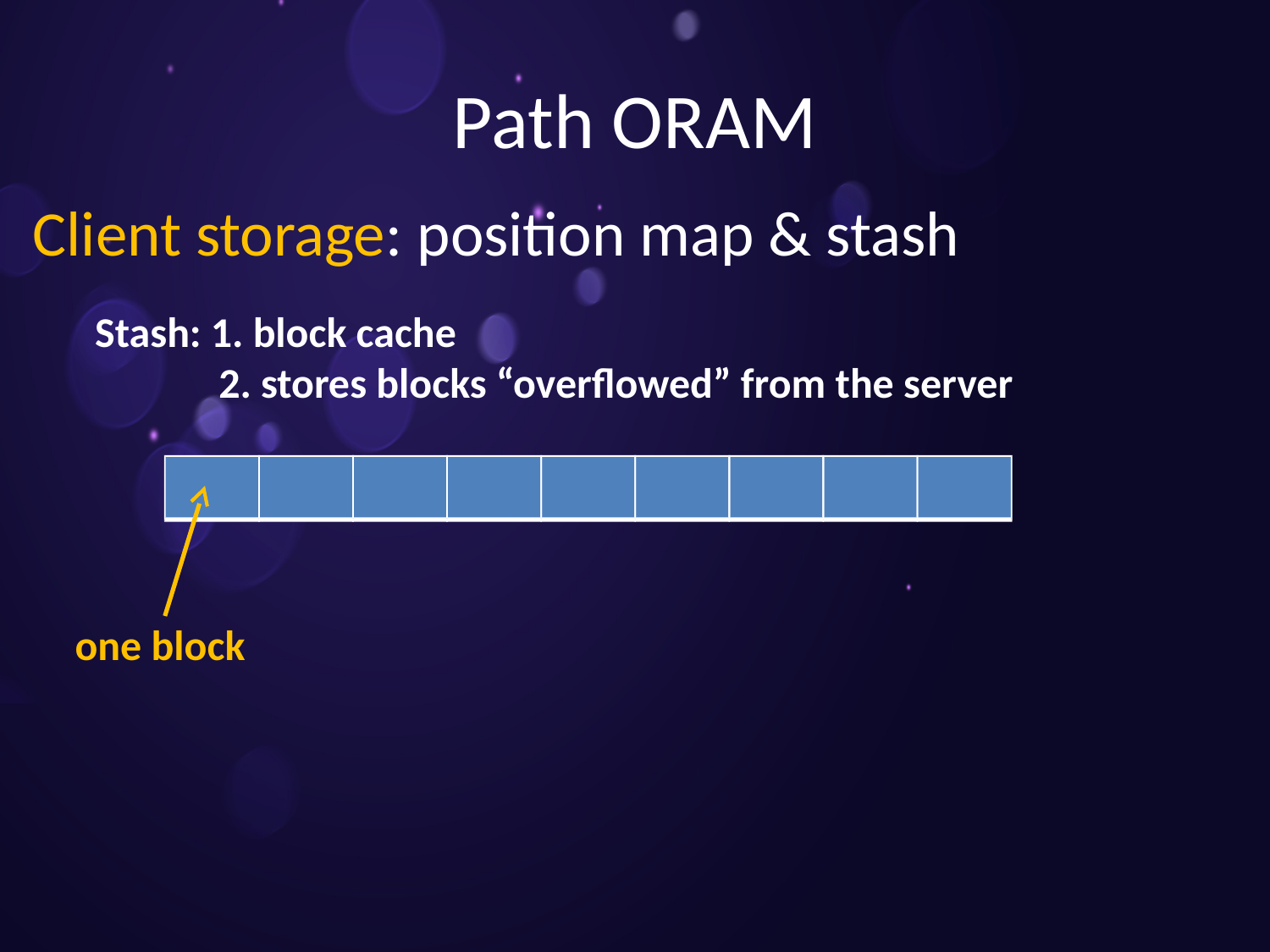## 16 lines of pseudocode

## Path ORAM

 $Access(op, a, data^*)$ :

```
1: x \leftarrow \text{position}[a]2: position[a] \leftarrow UniformRandom(0...2^{L}-1)3: for \ell \in \{0, 1, ..., L\} do
 4: S \leftarrow S \cup \text{ReadBucket}(\mathcal{P}(x,\ell))5: end for
 6: data \leftarrow Read block a from S
 7: if op = write then
 8: S \leftarrow (S - \{(a, data)\}) \cup \{(a, data^*)\}9: end if
10: for \ell \in \{L, L-1, \ldots, 0\} do
         S' \leftarrow \{(\mathsf{a}',\mathsf{data}') \in S : \mathcal{P}(x,\ell) = \mathcal{P}(\mathsf{position}[\mathsf{a}'],\ell)\}\11:12: S' \leftarrow Select min(|S'|, Z) blocks from S'.
13: S \leftarrow S - S'WriteBucket(\mathcal{P}(x,\ell),S')14:
15: end for
16: return data
```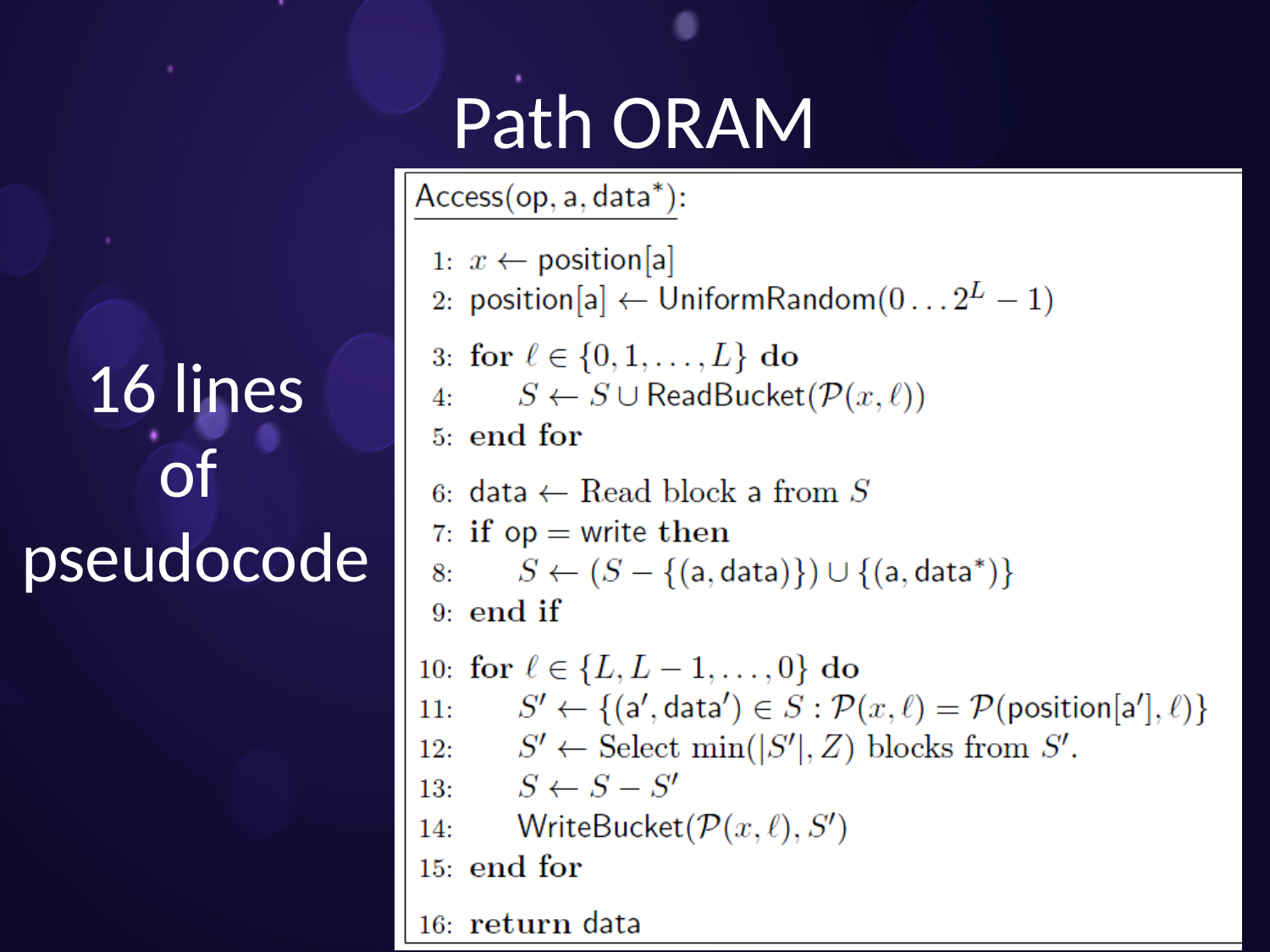An example for access (op, a, data)

Example: A user wants to modify block "7"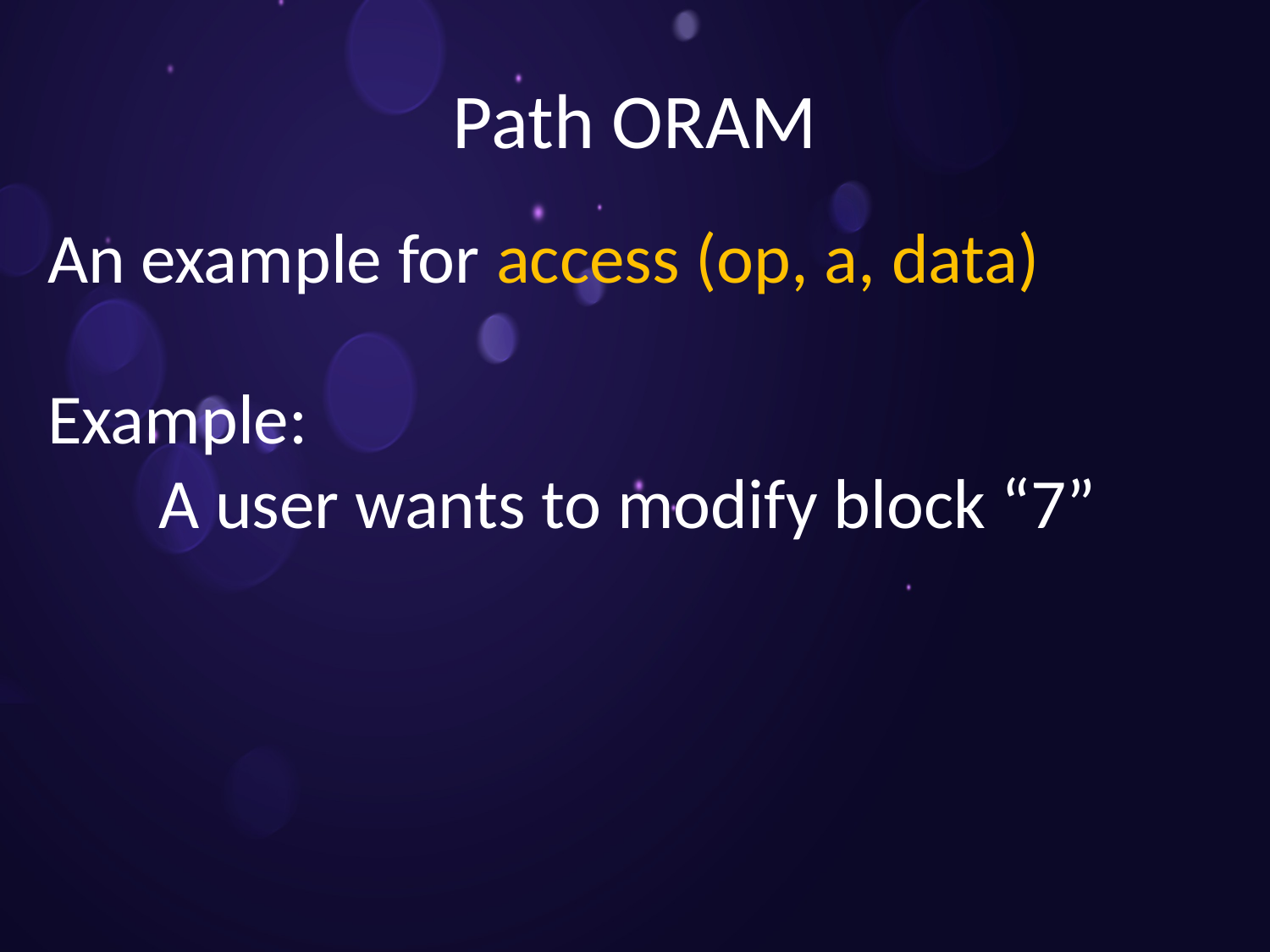Example: A user wants to modify block "7"



**Server Client**



**stash**

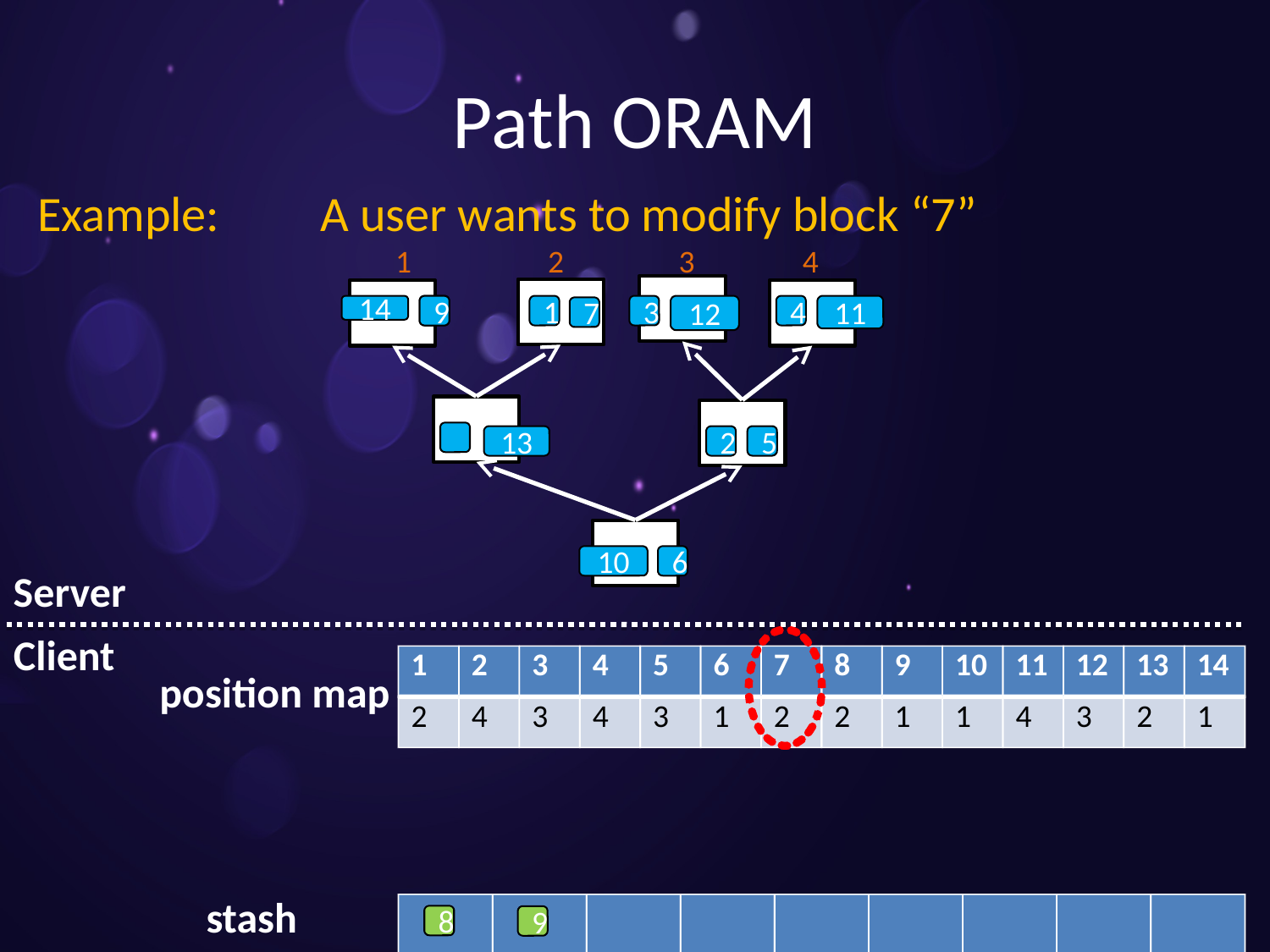**stash**

Example: A user wants to modify block "7"





8 9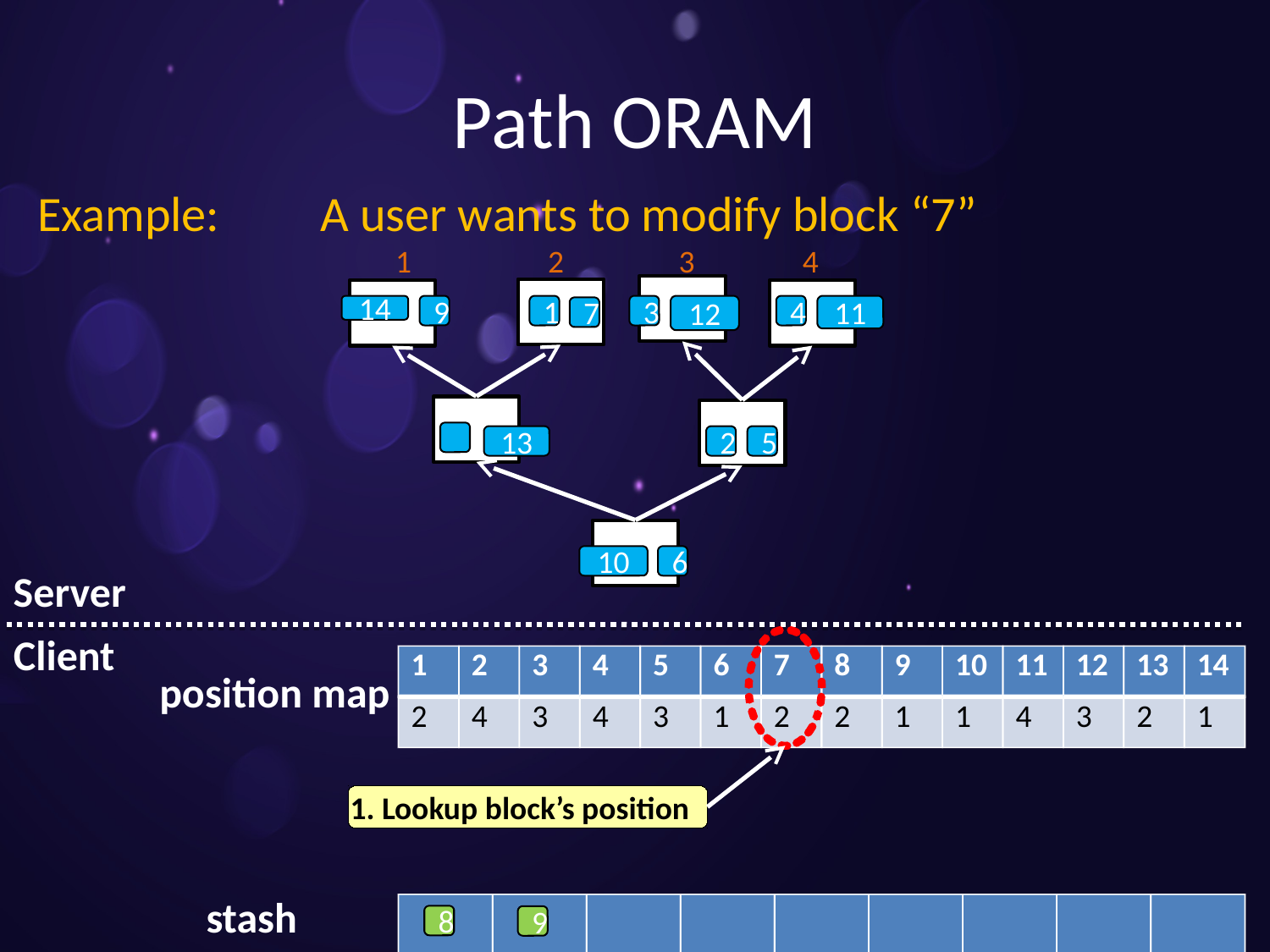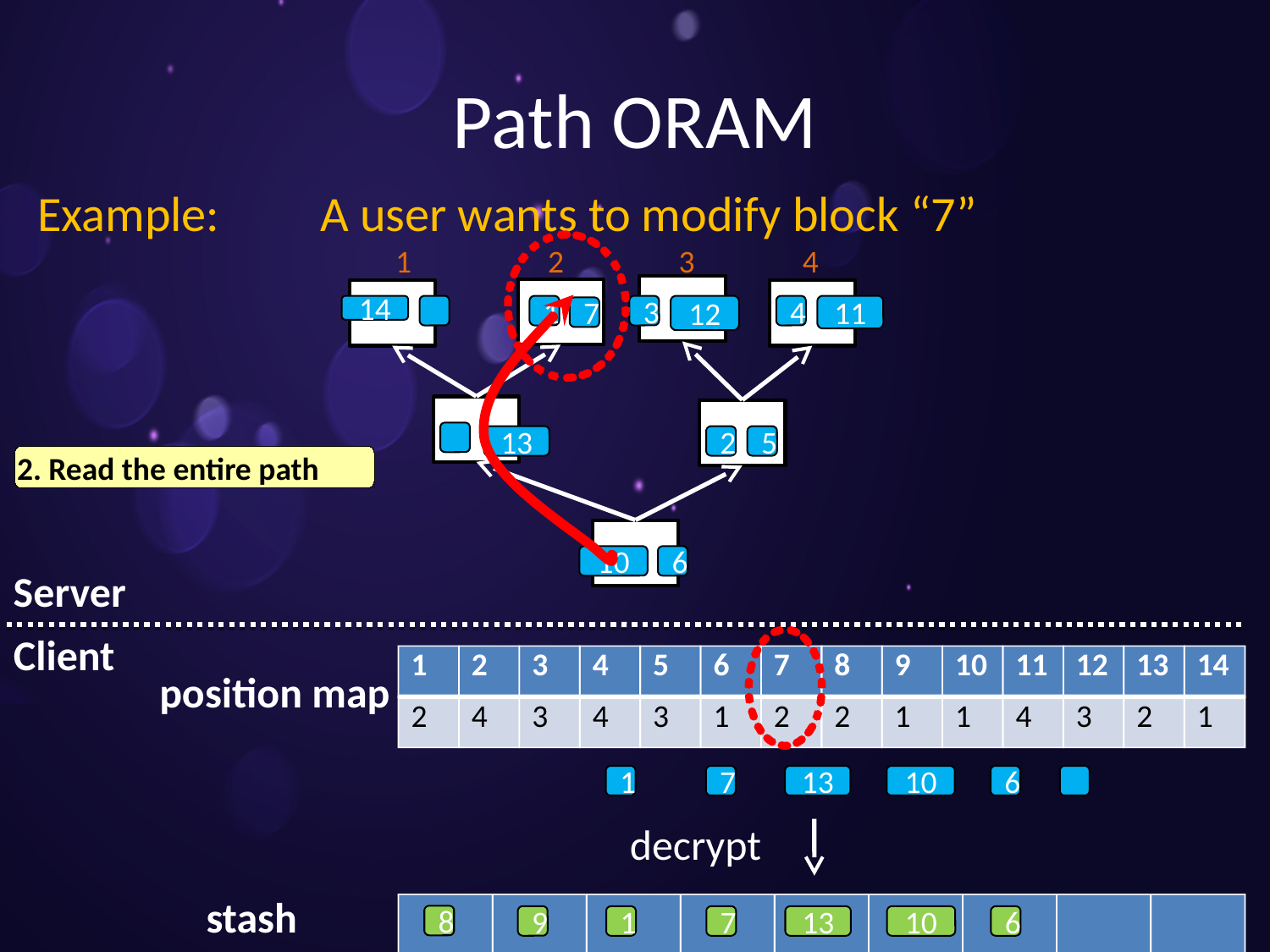Example: A user wants to modify block "7"



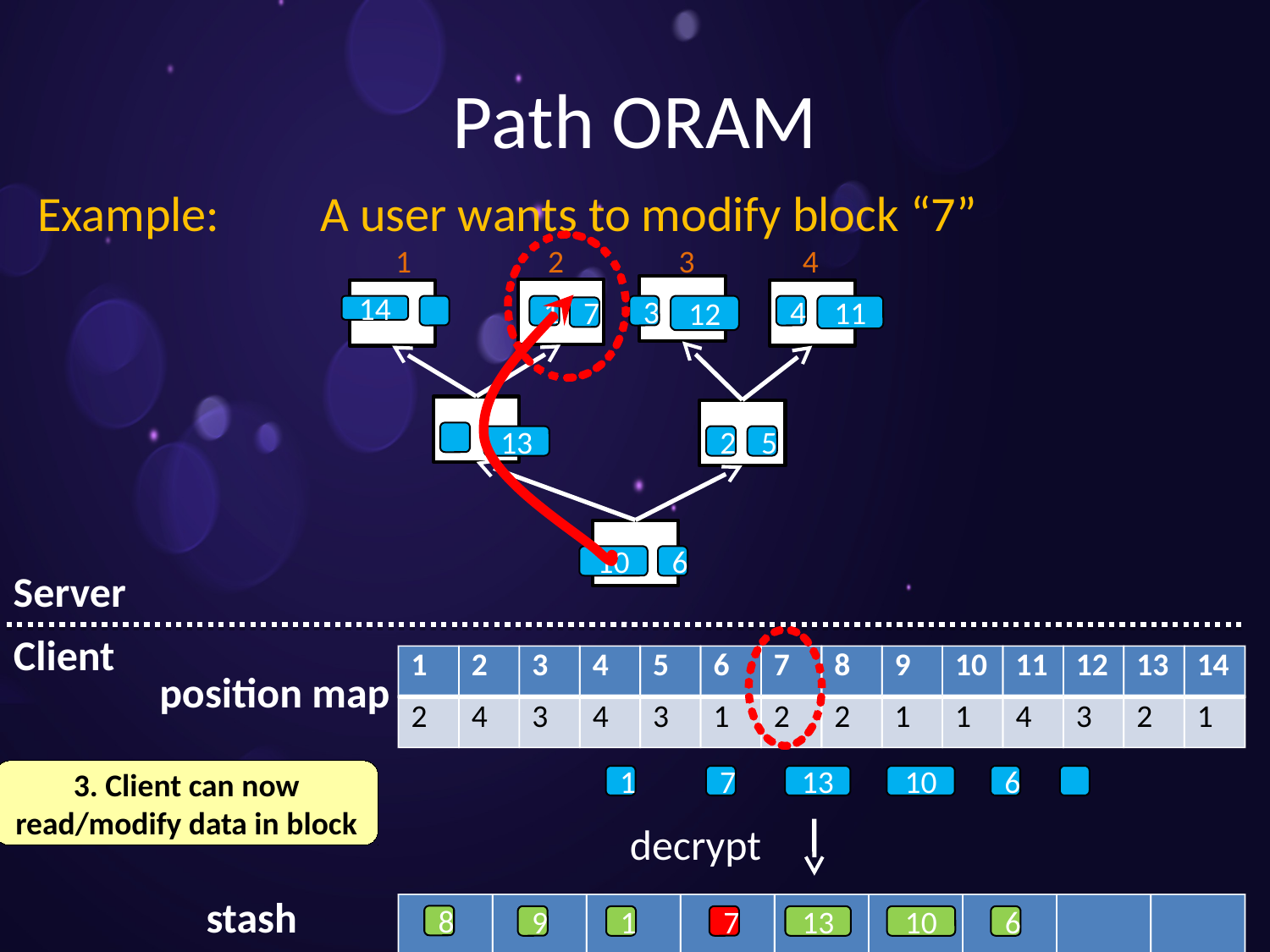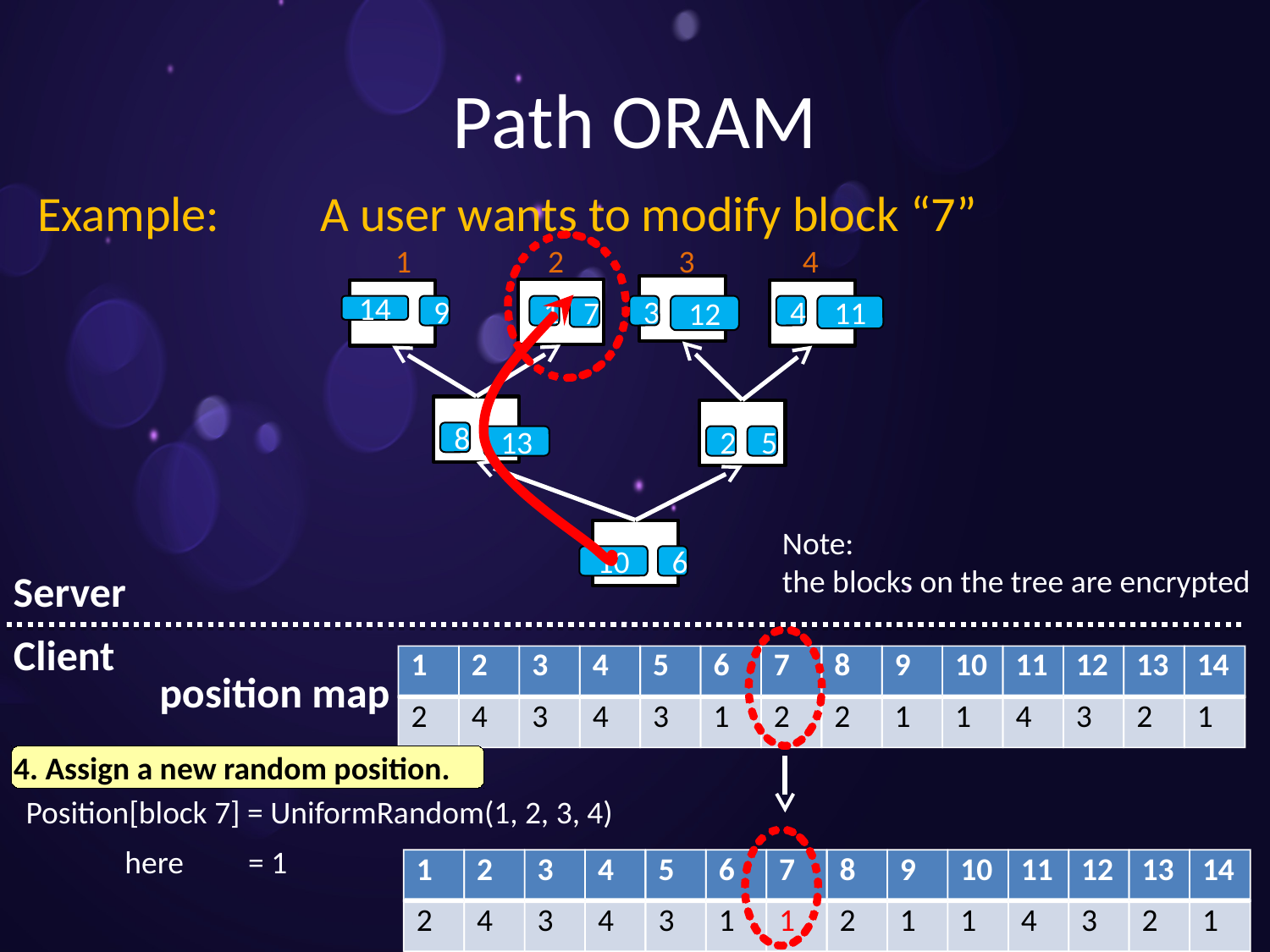

**Server Client**

#### Principles:

**5. Write path back**

A. Blocks should be pushed down as deep as possible

B. Blocks should always be on the path to its position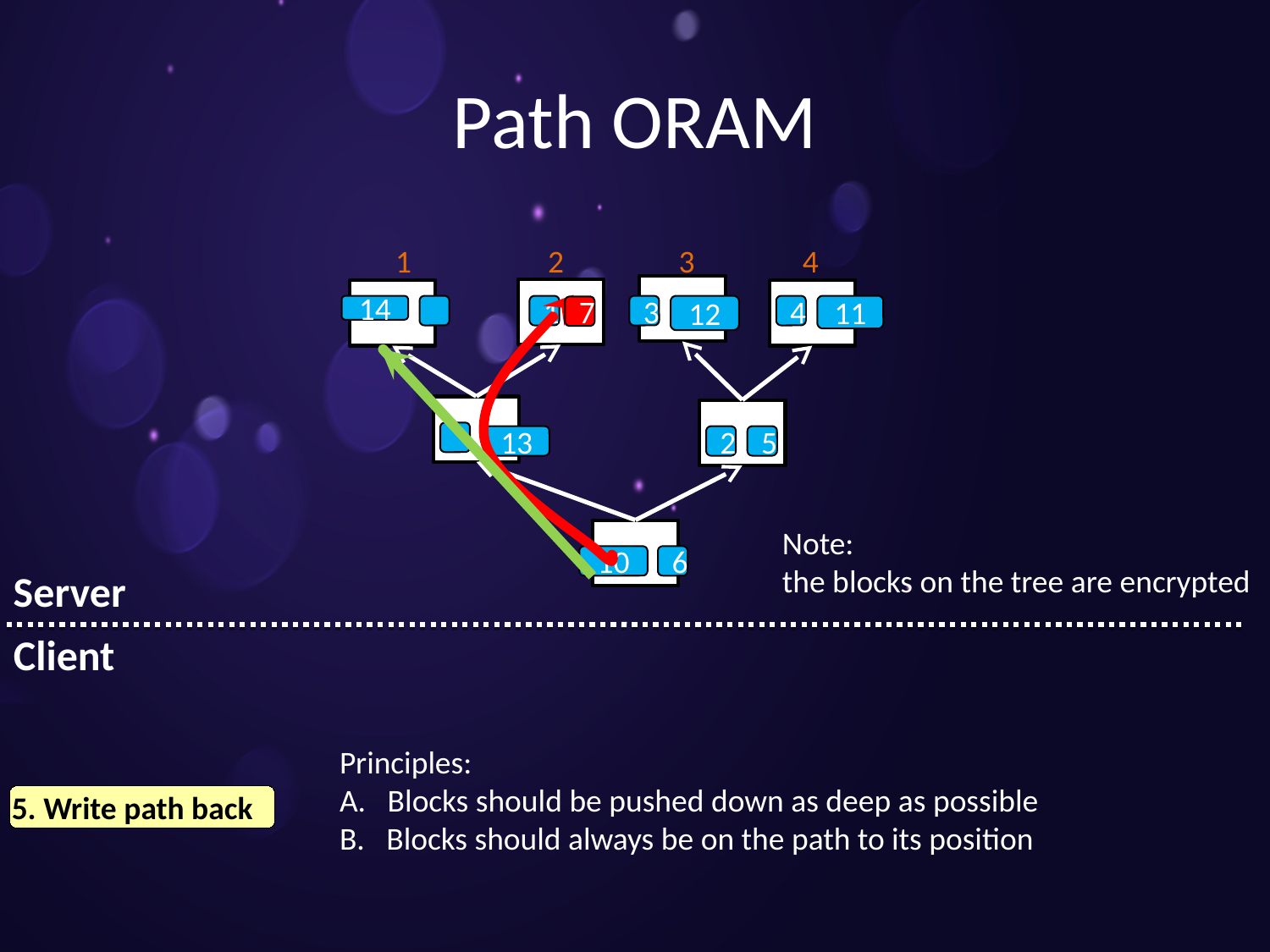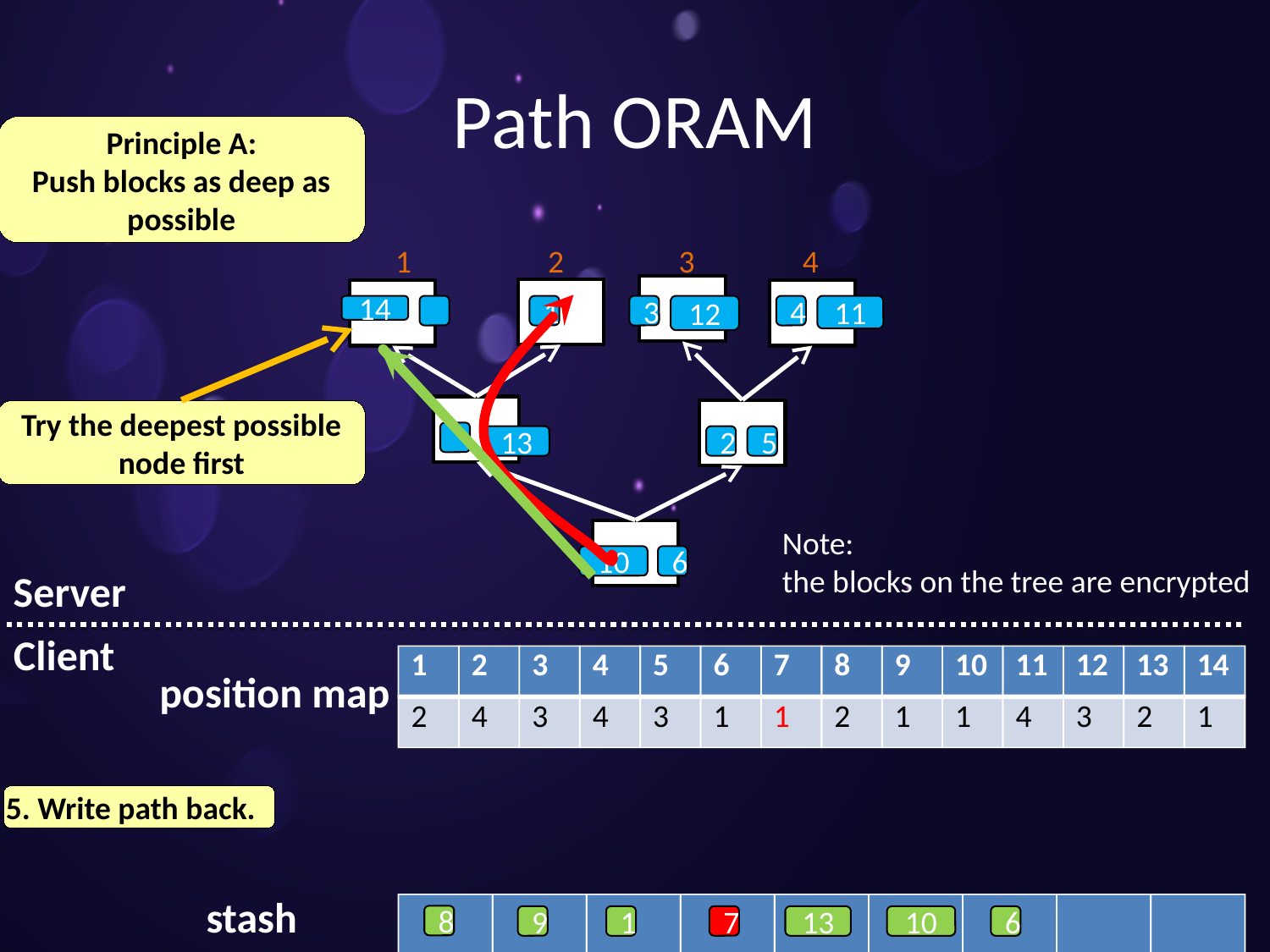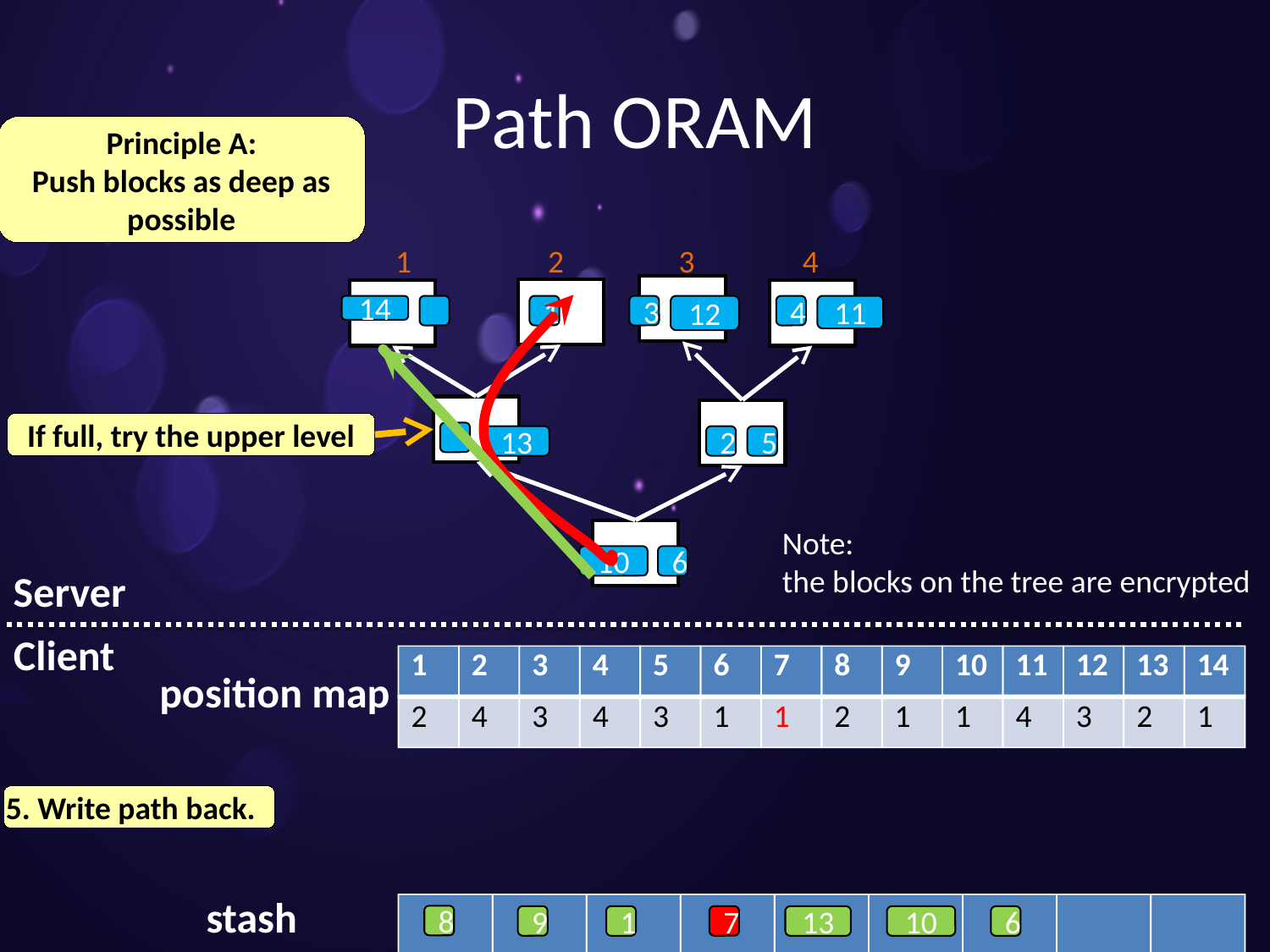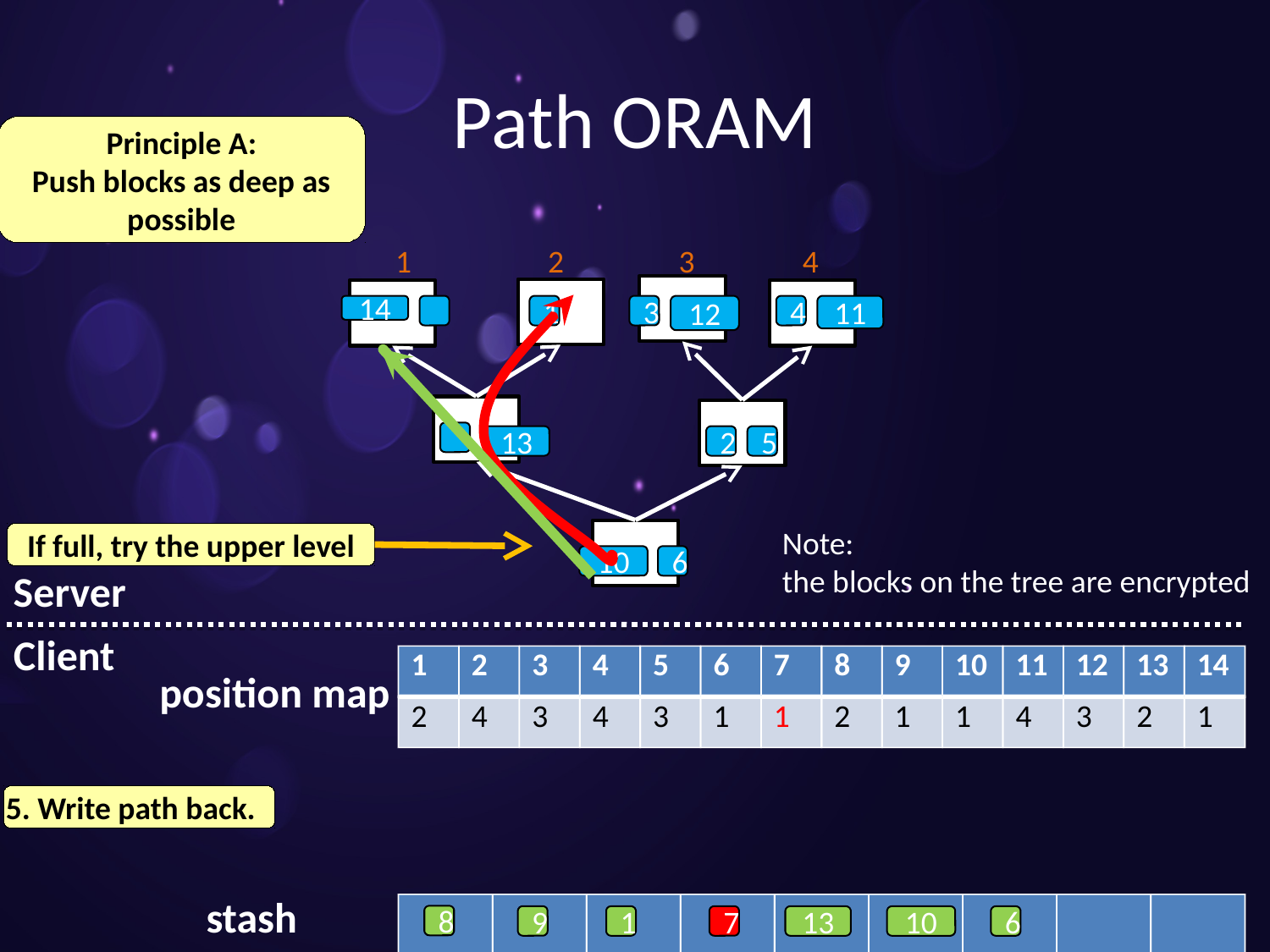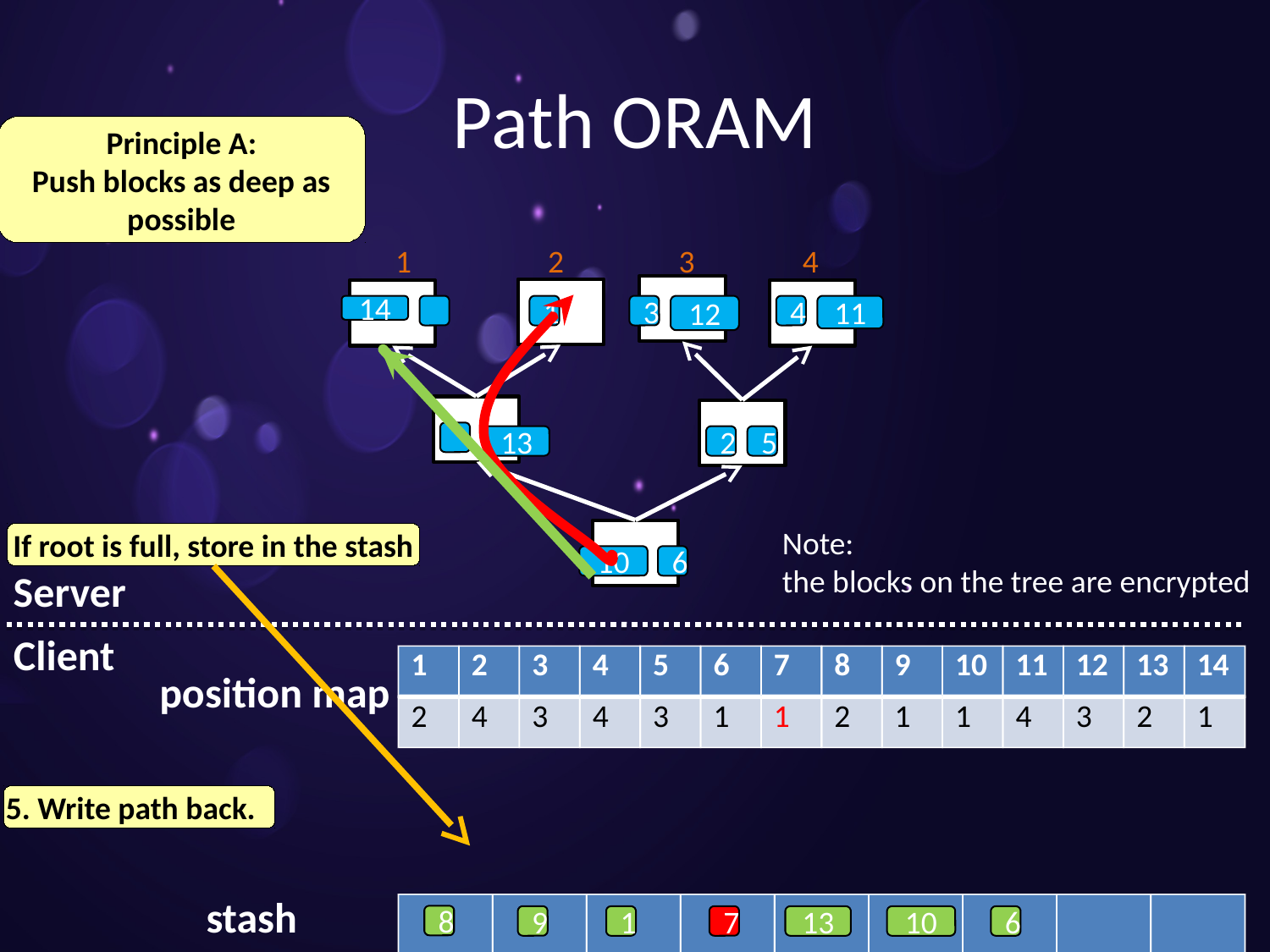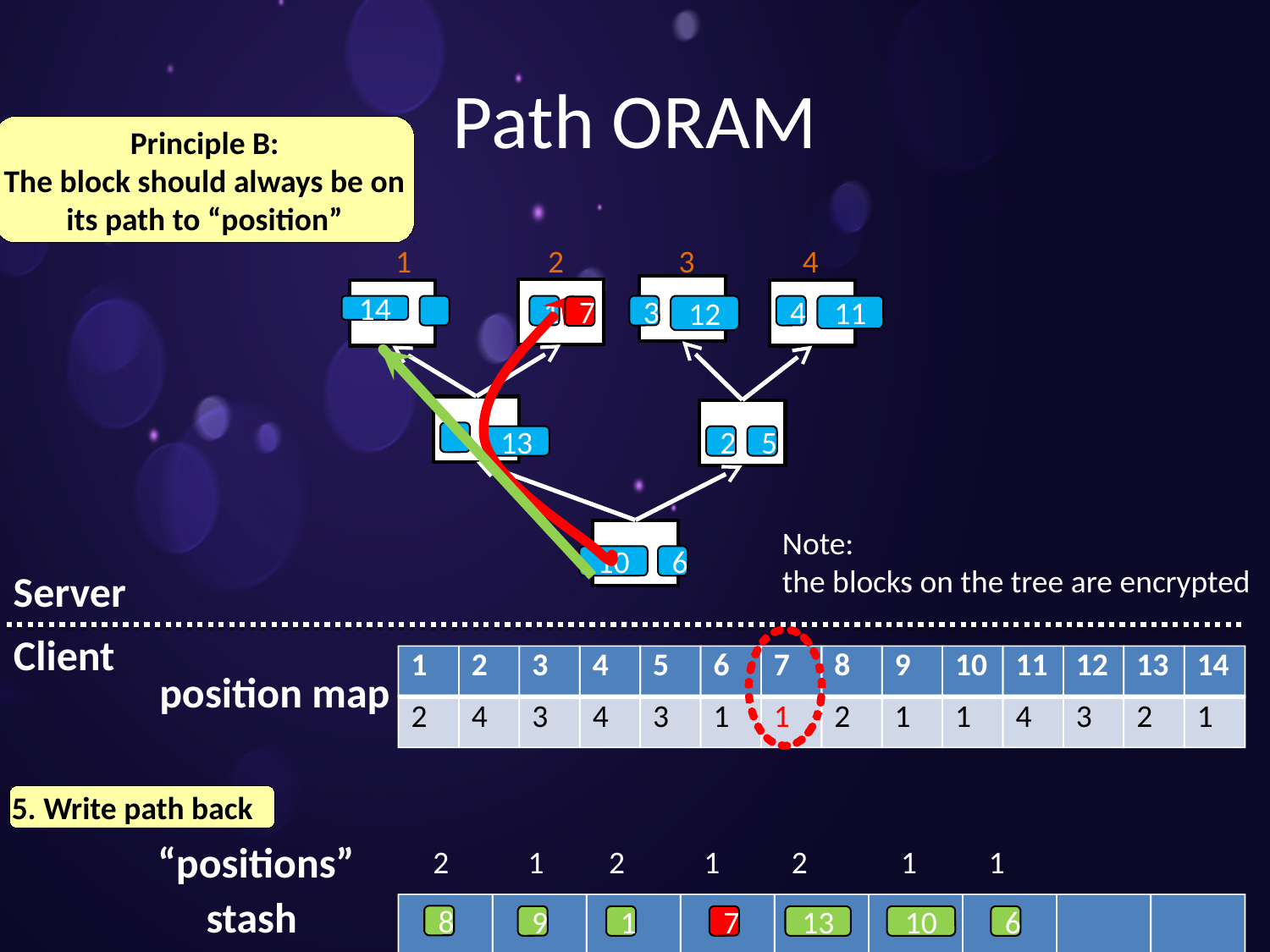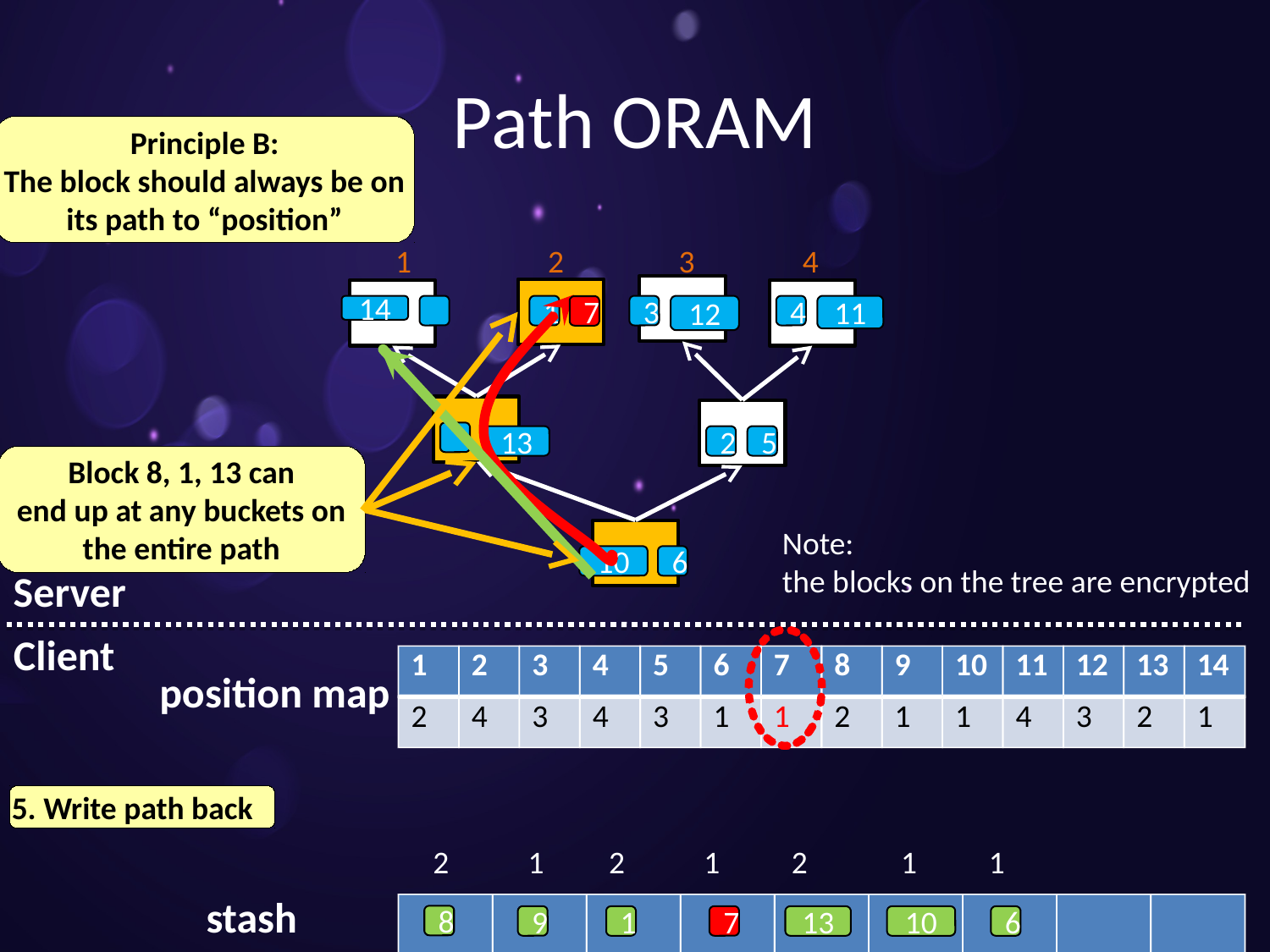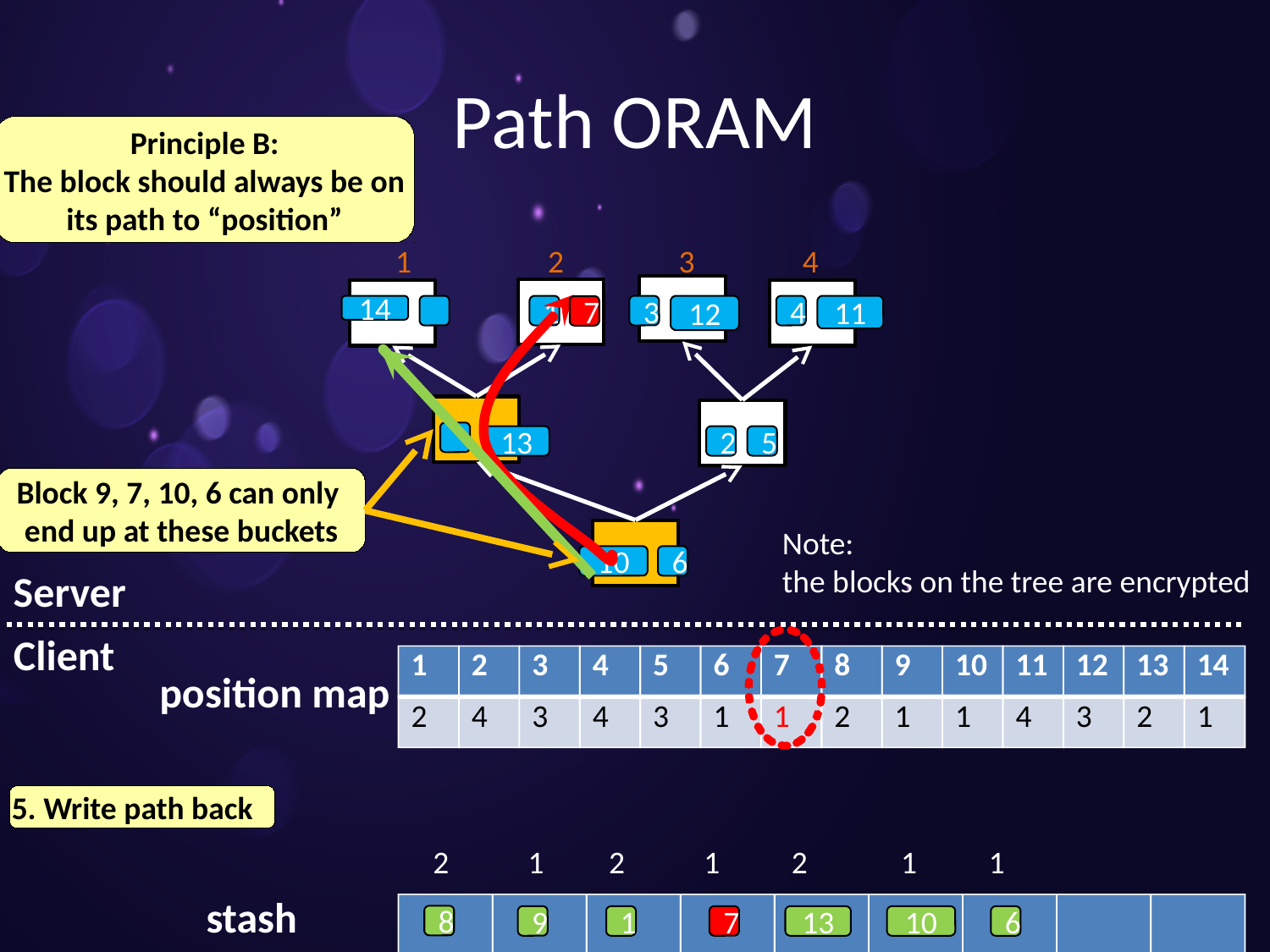**Get back to our example:**

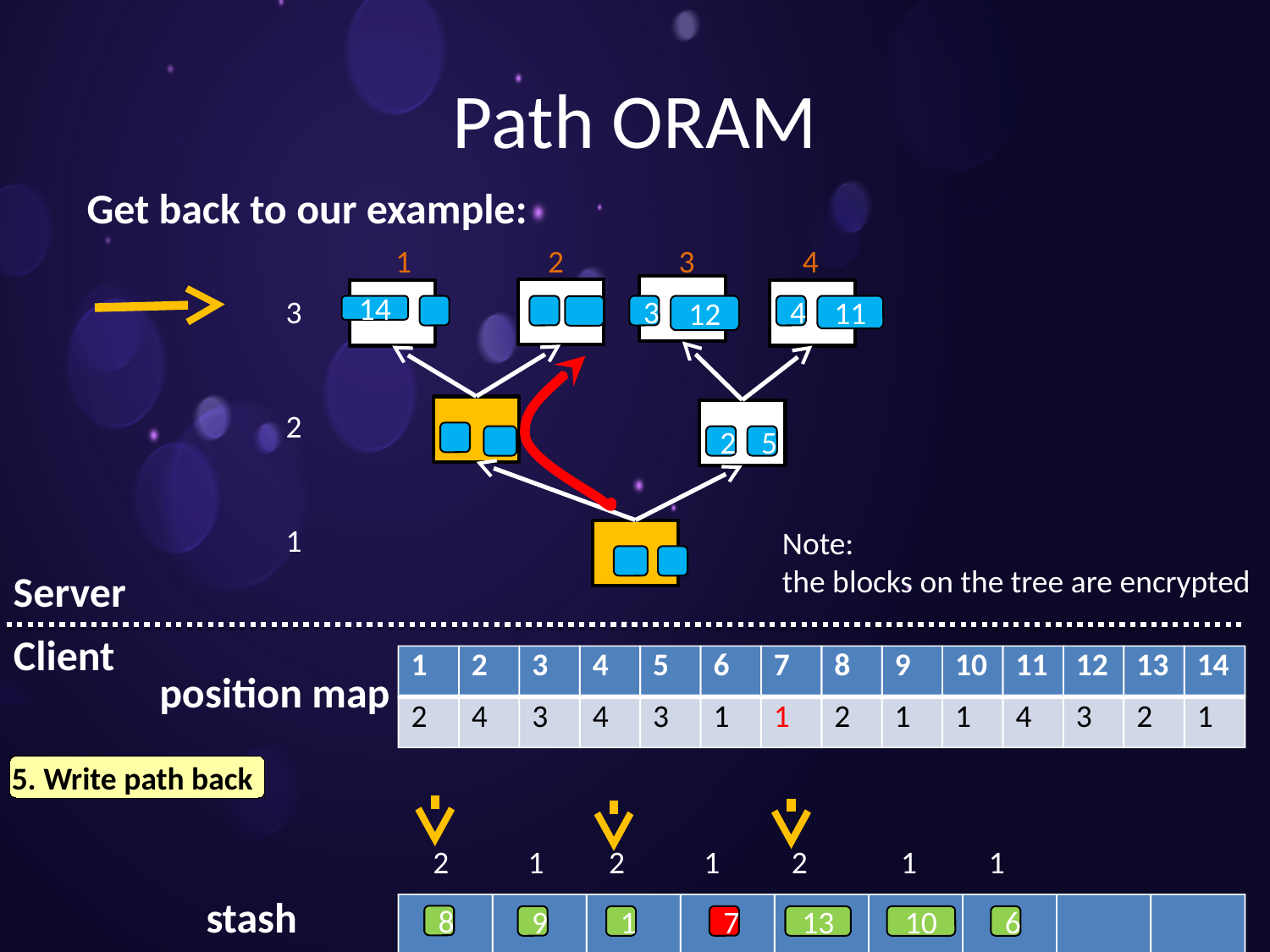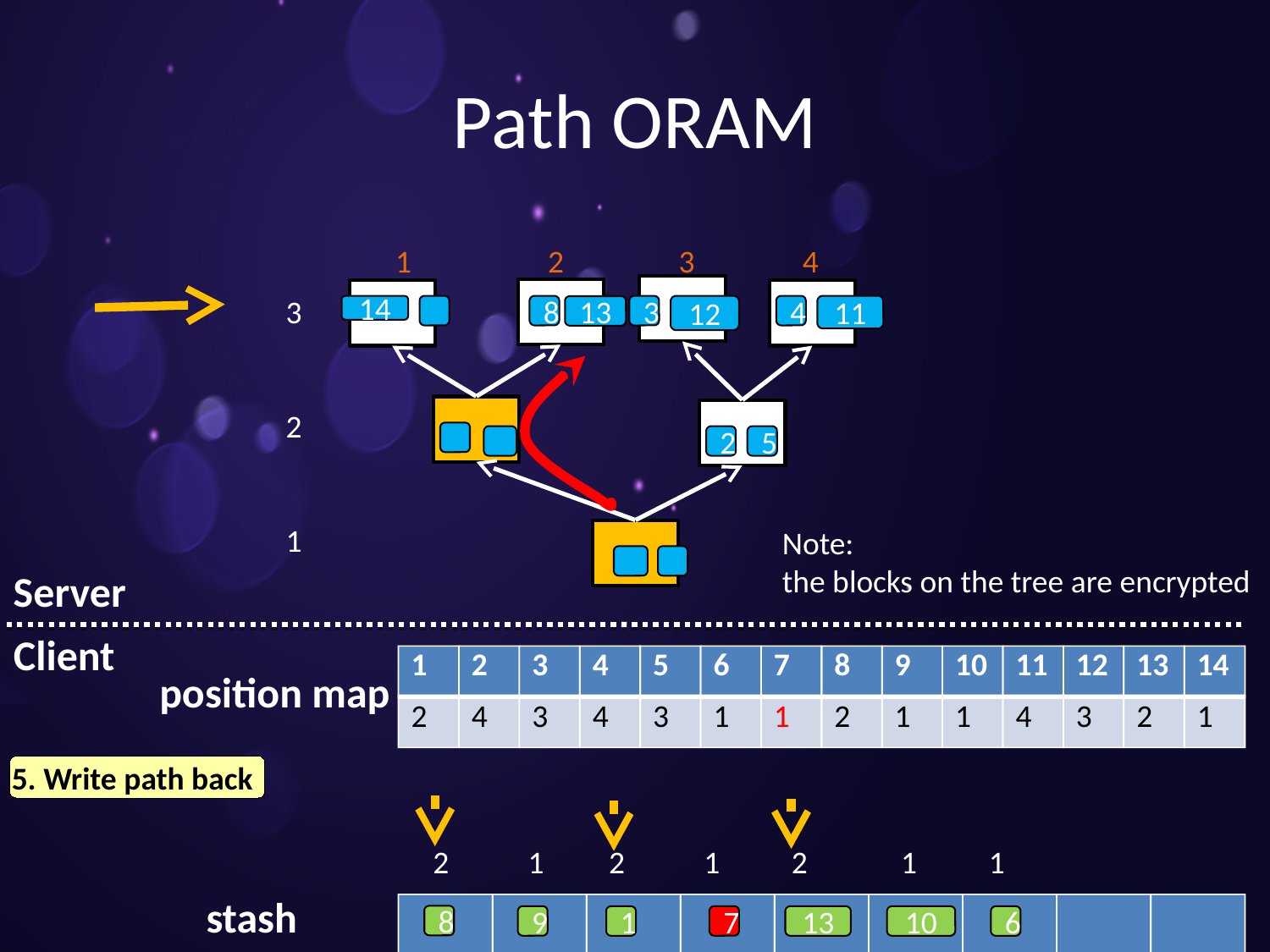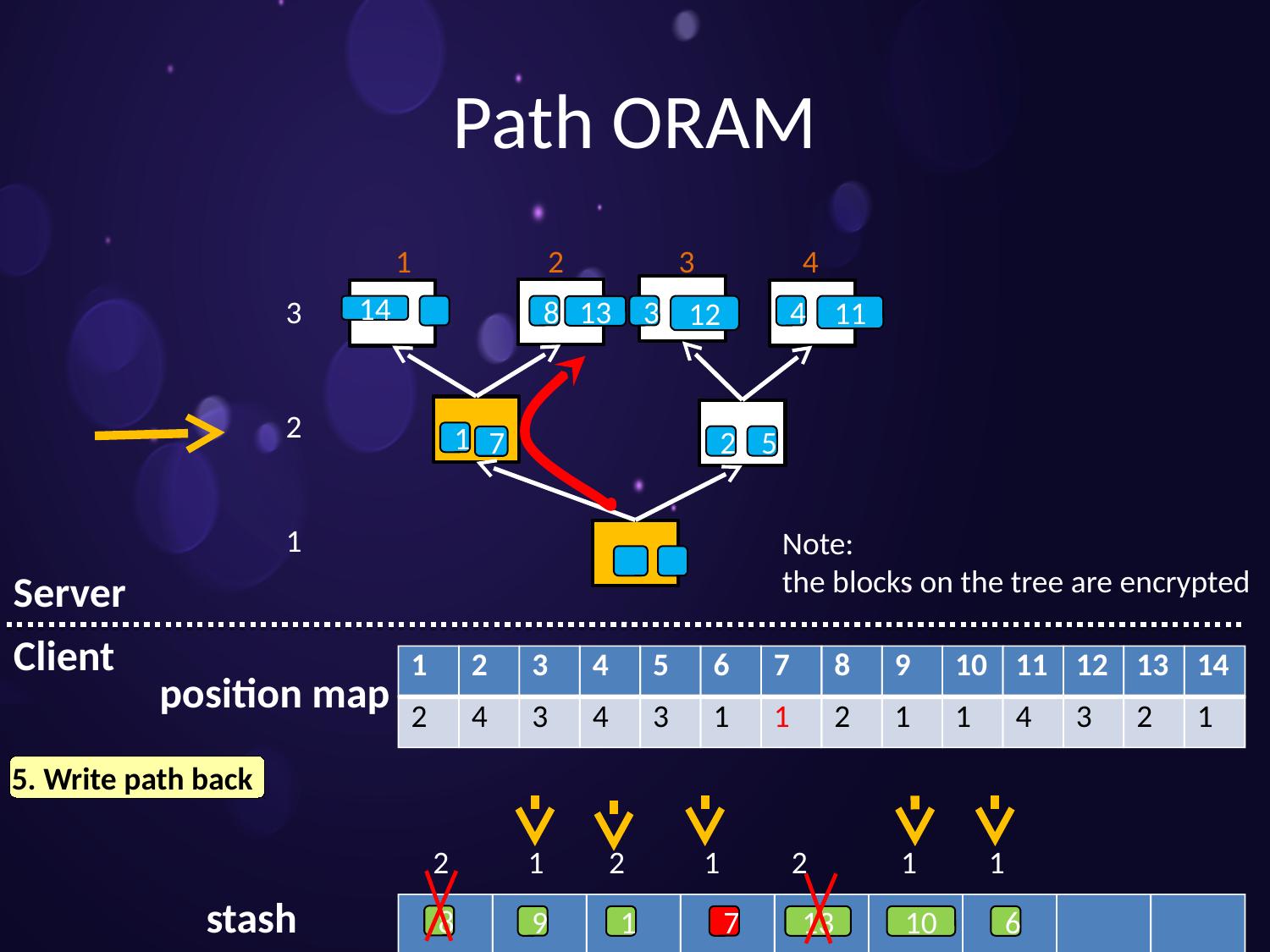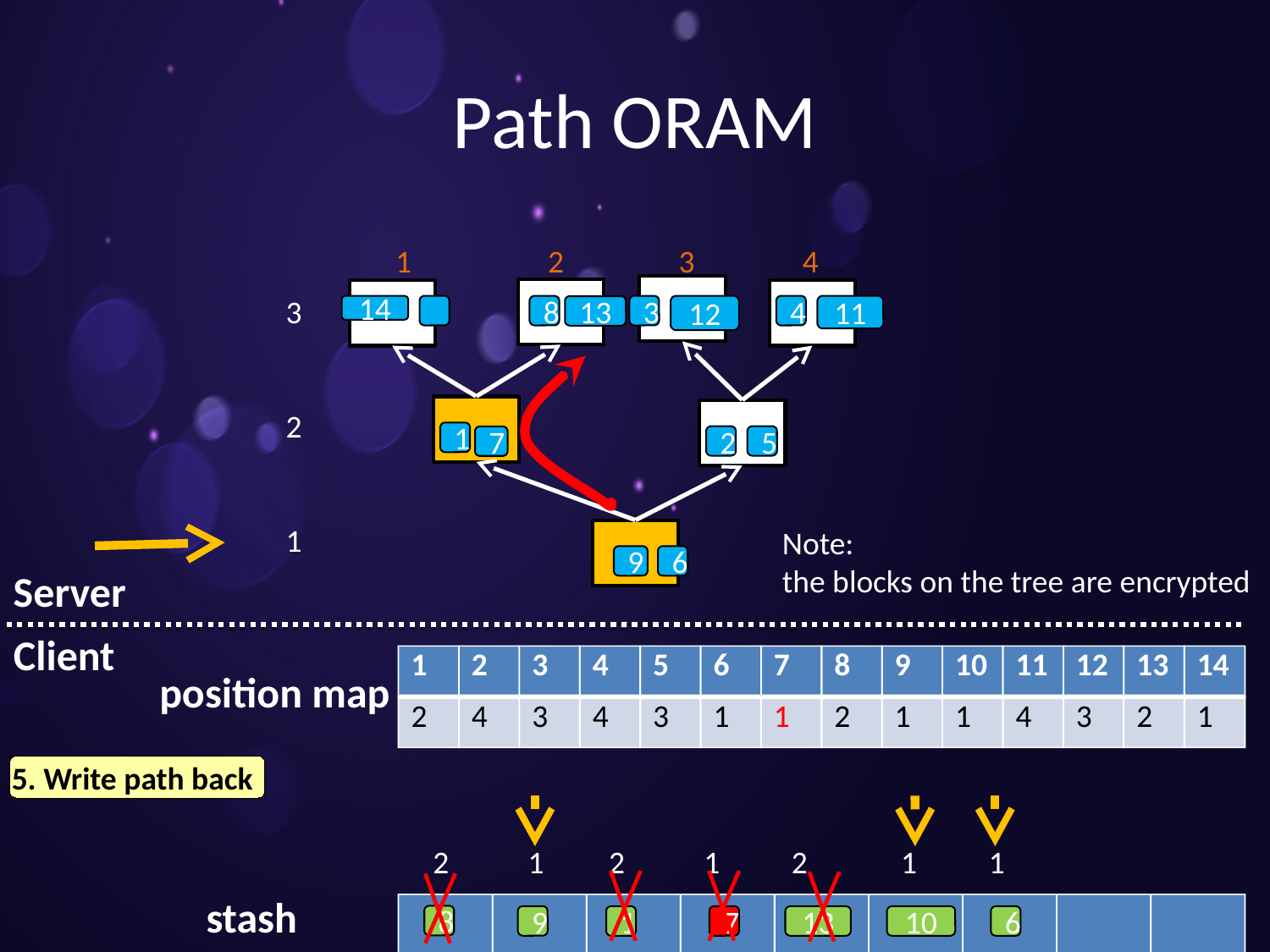

**stash** 10

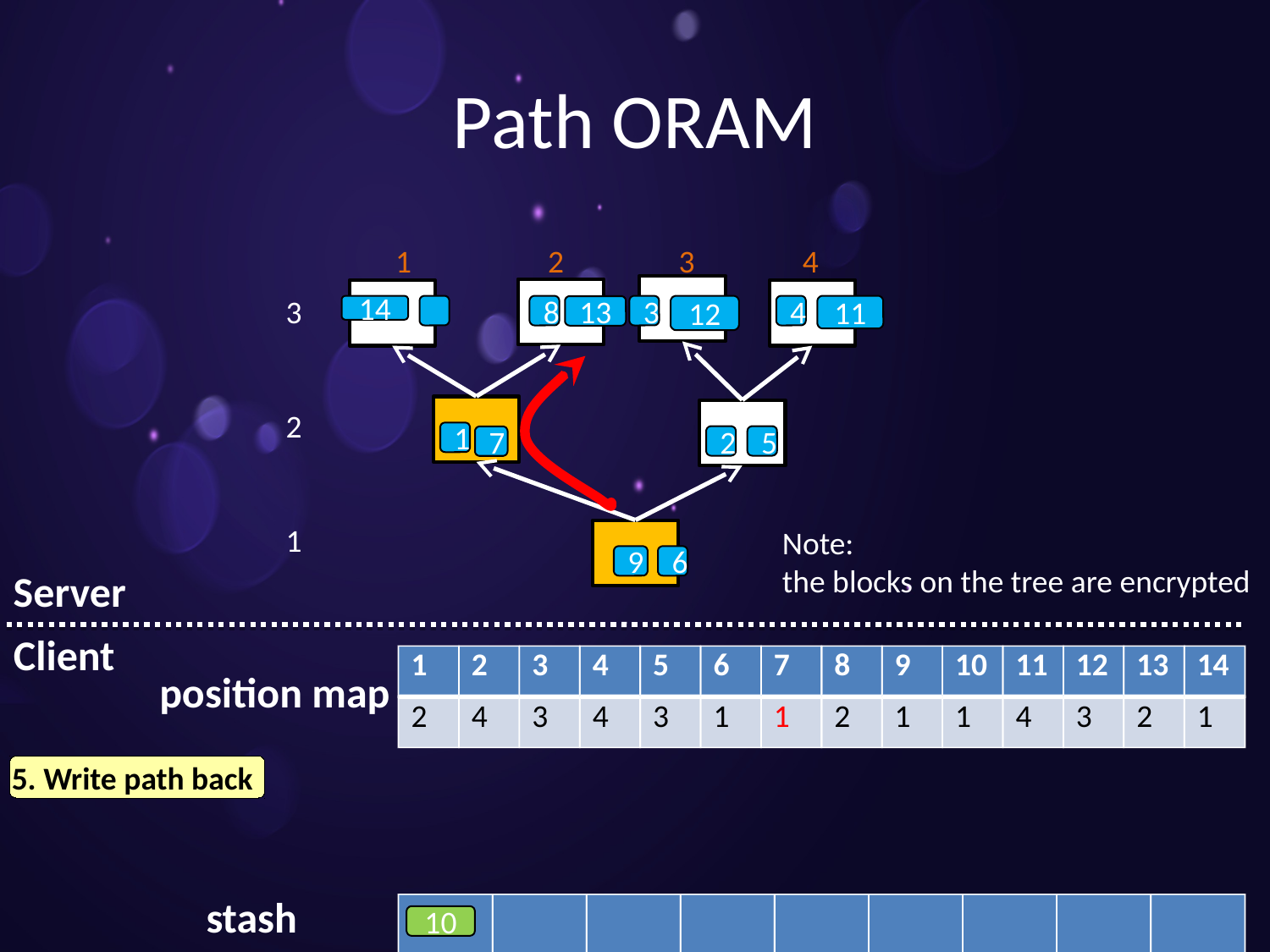## Client storage

Position map:

- Log N bits per block
- Totally N log N bits

Too much !!!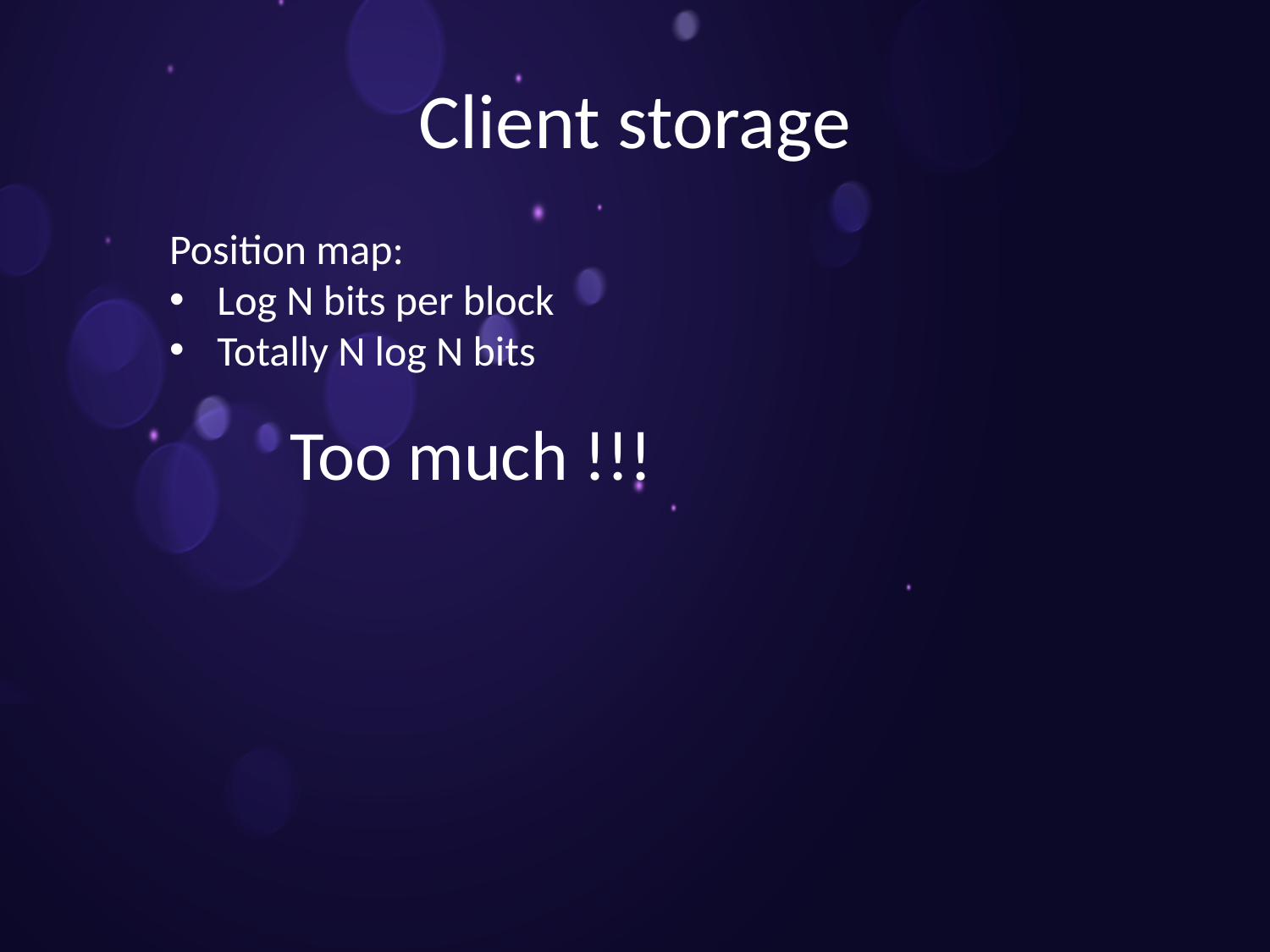#### Recursion

- Store the position map in another ORAM.
- Do this recursively.